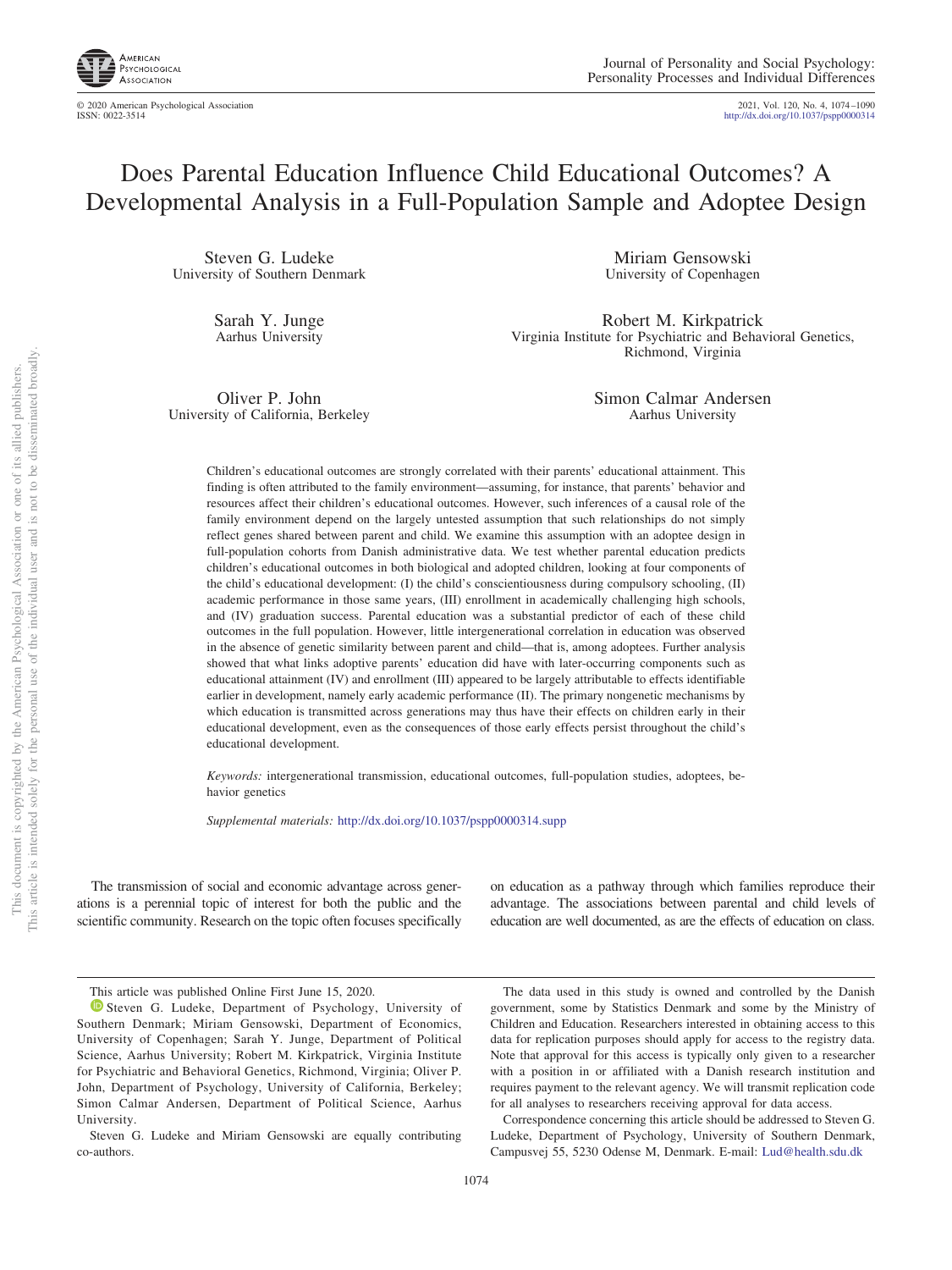Precisely how education is transmitted across generations is less clear. Many studies address the question by showing how children's educational outcomes are correlated with a long list of behaviors that are typical of more educated parents (e.g., using a rich vocabulary, providing assistance with schoolwork, or encouraging the pursuit of advanced education). However, drawing causal inferences from studies of this design is problematic. Correlations between the characteristics of parents and those of their children very often appear to reflect not the causal influence of parents on children but instead the role of genes shared by both (Turkheimer, 2000).

Behavioral genetic study designs represent a useful alternative approach. They rely on natural experiments, such as twinning and adoption (Haugaard & Hazan, 2003), in which the degrees of genetic relatedness between family members deviate from that in the typical family. Analyzing such families provides a useful examination of claims regarding parental influence on child characteristics. Consider a situation in which parent and child characteristics are associated primarily or even exclusively in families where parents and children share genes, and not in adoptive families. This association can be more parsimoniously attributed to genes shared between the parent and child, rather than hypothesizing a causal influence of the parent's characteristics on the child's characteristics. Such conclusions can be further buffered when sibling or twin analyses also indicate little or no role for the family rearing environment.

Behavioral genetic studies are even more valuable when they can be used not only to separate the influence of genes and family environment, but also at what points in children's educational development that family environment is most influential. McGue and colleagues (2017) provided a particularly illuminating example. Consistent with previous findings that an adoptive parent's educational attainment could predict both their adoptive child's IQ (Kendler, Turkheimer, Ohlsson, Sundquist, & Sundquist, 2015; Neiss & Rowe, 2000), as well as their educational attainment (Bjorklund, Lindahl, & Plug, 2006), McGue and colleagues (2017) found that the link between parents' education and children's IQ and educational attainment was present but much weaker in adoptive than biological families. Even more intriguing, a (weak) relationship between parental and child attainment among adoptive families remained even after controlling not only for the child's IQ but also for academically relevant socioemotional characteristics. This is an important finding: Parental behavior or characteristics had nongenetic influences on the child's educational attainment not only through IQ but seemingly also through subsequently developing pathways. Facilitating the identification of such nongenetic intergenerational pathways is tremendously important, as these pathways may represent intervention opportunities for remedying the decreased opportunities available to children raised by less-educated parents.

The principle can be illustrated with two of the candidate mechanisms McGue and colleagues (2017) suggested for future exploration: "academic expectations" and "the economic benefits of having wealthy parents." Suppose a major nongenetic mechanism by which families reproduced their level of educational attainment across generations was parents' economic ability to hire private tutors for their children in high school (Davies, 2004). In that case, interventions providing tutors to children from loweducation households would eliminate one of the advantages received by children in high-education households, and thereby reduce the nongenetic intergenerational transmission of educational attainment. However, such interventions may have no such effect if the primary nongenetic mechanism was related to academic expectations and aspirations established earlier in children's lives.

The list of potential nongenetic mechanisms of intergenerational transmission of attainment is prohibitively long and diverse. This reflects, in part, the fact that the developmental periods during which such mechanisms could be influential are also long and diverse, encompassing everything from infancy to young adulthood. A fruitful first step in the identification of these mechanisms is thus to attempt to narrow down the developmental periods during which these mechanisms have their effects. To accomplish this, researchers can break down educational development into smaller chunks of time, as well as separate discrete stages that are often unnecessarily conflated in existing work. (For example, rather than looking exclusively at completion of a stage of education, one can also separately analyze enrollment in that same educational stage.) As described further below, when pairing this more detailed analysis with behavior genetic methods, we can identify the developmental periods during which parental attainment appears to exhibit nongenetic associations with child educational development. In doing so, we facilitate the future identification of causal mechanisms by which parents' educational attainment influences their child's education.

In the present study, we analyze the linkage between parental attainment and several separate components in their children's educational development using an unparalleled data resource: Administrative registers on a Danish national sample, allowing a comparison of results in the full population against those in adoptees reared by nonfamily members. We use this to critically examine not only the existence, but also the timing, of any nongenetic effects of parental attainment on child attainment.

#### **Pathways of Influence**

In Figure 1, we outline four components of a child's educational development about which the Danish registries contain information. These are: (I) the child's educationally relevant psychological characteristics (which in our study involves only Conscientiousness, but conceptually would also include traits like intelligence); (II) the child's academic performance throughout the compulsory schooling years; (III) the child's enrollment in advanced education; and, (IV) the child's completion of advanced education (i.e., attainment).

The pathways connecting these components, illustrated by the horizontal black arrows (labeled *a*, *b*, and *c*), represent the effects of a component on those listed later in the sequence: High conscientiousness contributes to strong academic performance (*a*); strong academic performance facilitates enrolling in advanced education (*b*); and enrolling in advanced education is required for (but does not guarantee attainment of) that education (*c*).

Genetic (*g*) and nongenetic (*ng*) pathways between parental education and each child component (I-IV) are also labeled. Adoption studies discussed above have compellingly evidenced the first pair of these (genetic and nongenetic associations between parental education and component I, the child's educationally relevant psychological characteristics—i.e., *g<sup>I</sup>* and *ng<sup>I</sup>* ). Two of these pairs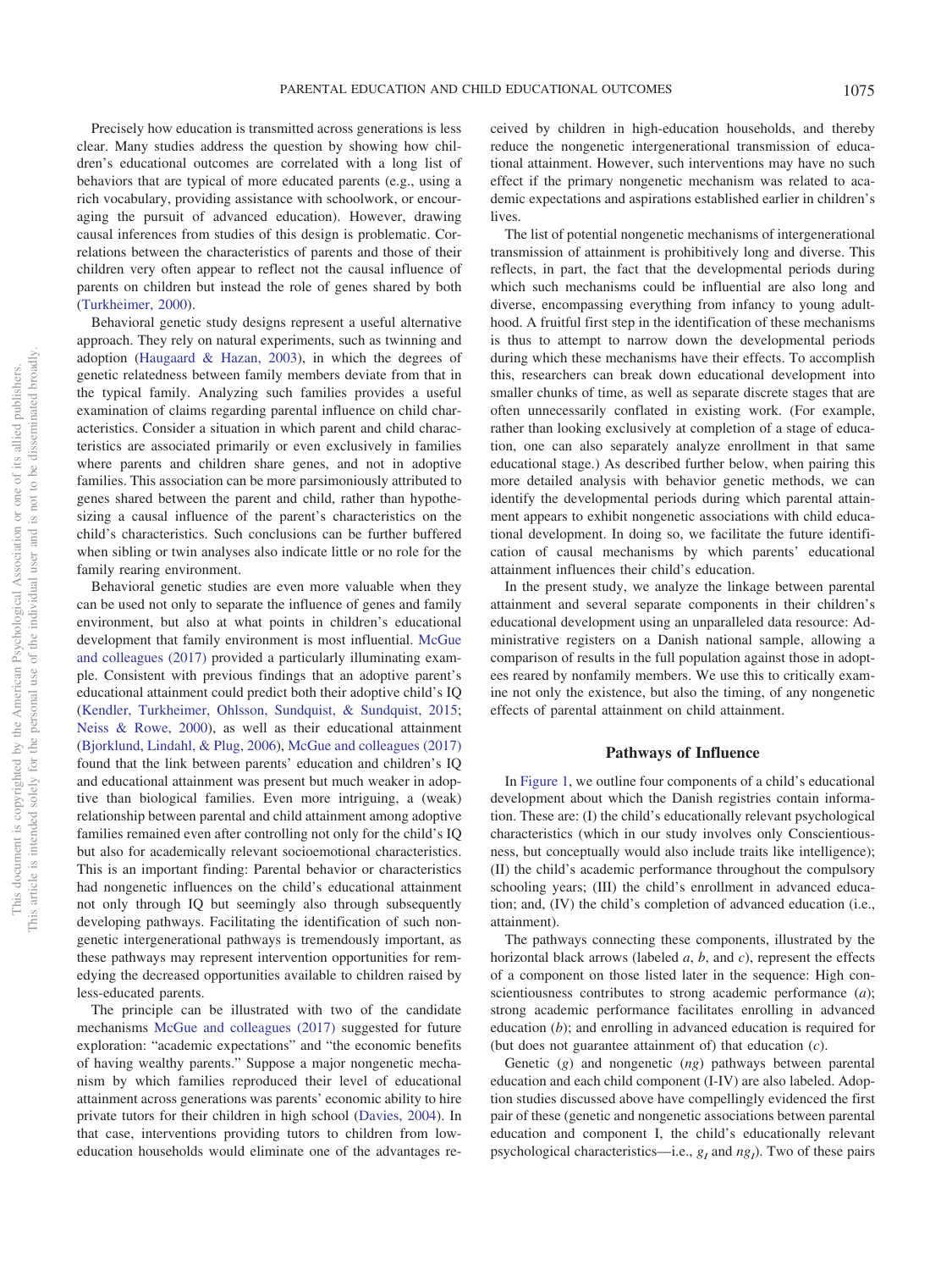

*Figure 1.* Conceptual diagram of potential connections among parental educational attainment and four components of the child's education. Paths *a*–*c* represent the effects of one educational component on a subsequent component. Paths  $g_I$  to  $g_{I}$  reflect genetic influences shared between parental attainment and a given component of the child's education. Paths  $n_{g}$  to  $n_{g}$  reflect nongenetic effects of parental attainment on the corresponding component of the child's education. See the online article for the color version of this figure.

of paths have yet to be addressed by published research—both genetic and nongenetic paths connecting parental attainment with (II) child academic performance  $(g_{II}, ng_{II})$ , as well as with (III) child enrollment in advanced education (*gIII*, *ngIII*). Evidence from McGue et al. (2017) supports the final pair of paths—genetic  $(g_{IV})$ and nongenetic  $(ng_{IV})$  connections between parental and child attainment (IV). Importantly, Figure 1 shows how the present study may promote reconsideration of these last results. Specifically, any correlations between parental and child attainment whether of a genetic or nongenetic nature—may be best accounted for by paths to a preceding component (e.g., *gIII*, *ngIII*), which then proceeds to effect child attainment (via path *c*).

This logic allows us to critically examine both genetic and nongenetic paths between parental attainment and each of components II–IV—though our analyses of component I will necessarily be less comprehensive due to our lack of data on any putative preceding stage. Tutoring can again serve to illustrate: If one reason the children of high-education parents exhibit strong academic performance is that such parents are more able or prone to hire private tutors (Davies, 2004), this might improve the child's academic performance (II) without first affecting the child's educationally relevant psychological characteristics (I). Crucially, this would imply more than simply a significant nongenetic link between parental attainment and child academic performance which is to say, a correlation between parental attainment and child academic performance among adoptive families. Specifically, it would imply a link that persists after controlling for the child's educationally relevant psychological characteristics—in the terminology of Figure 1, that  $ng<sub>H</sub>$  is significant and positive even in a model that simultaneously assesses  $ng<sub>I</sub>$  and  $a$ . If, alternatively, the path from parental attainment to child academic performance  $(ng<sub>H</sub>)$ is nonsignificant in such a model, that casts doubt on whether mechanisms such as tutoring effectively account for intergenerational transmission of education.

Prior work has been severely limited in their ability to explore these issues given that no genetically informative study has ever tried to integrate any but the first and last components identified in Figure 1. Given the vast amount of both educational and personal development that occurs between these first and last components, we thus have little existing basis for evaluating the timing of any nongenetic effect of parental attainment on child educational development. We can recognize the importance of resolving such questions of timing by imagining various possible results from our analysis. Consider if we found that children of educated parents enrolled in higher education at rates above what would be expected based on their prior academic performance and do so for reasons unrelated to genetics—that is, a significant  $ng_{III}$  path. This would comport with accounts in which educated parents use resources or social connections to facilitate the child's admission to advanced education, or in which they convince their children that advanced education is sufficiently important that it should be pursued even when one's prior academic performance makes future educational success appear less than certain. By contrast, if  $ng_{II}$  is *not* significant while a nongenetic path from parental education to child academic performance (i.e., *ngII*) *was*, more attention might instead be paid to how educated parents improve their children's academic performance rather than specifically facilitating or encouraging enrollment in advanced education.

The present study, then, will help evaluate various potential mechanisms by which parental attainment might influence child educational characteristics by identifying whether parental education's association with that child characteristic persists after not only eliminating genetic confounding (i.e., when studying adoptees) but also after additionally controlling for the child's prior educational development.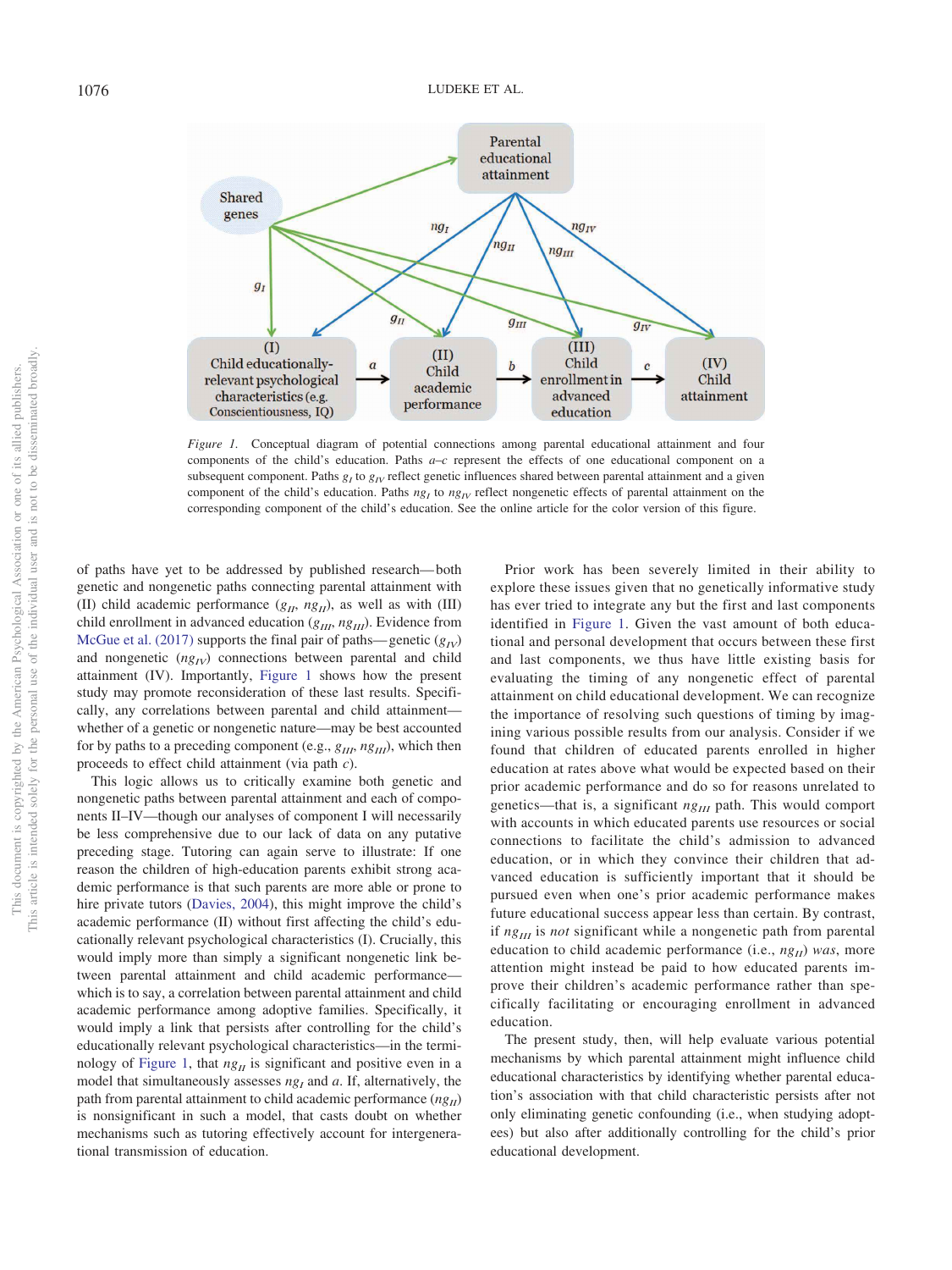# **The Present Study**

We use data collected by the Danish government for administrative purposes to explore the associations between parental levels of education and the four child educational characteristics described above. To assess educationally relevant psychological characteristics (Component I in Figure 1), we use the child's level of conscientiousness, a personality trait highly relevant for academic performance. (Childhood data on other pertinent traits, such as openness to experience and intelligence, are unfortunately not available in Danish registry data, but because conscientiousness is the most potent Big Five trait for predicting academic performance [Poropat, 2009], it bears examination.) Academic performance (II) is assessed via standardized national tests taken throughout the child's education (Grades 2, 4, 6, and 8) as well as with exit exams taken at the completion of compulsory education (9th grade). Enrollment in advanced education (III) is assessed using enrollment in the most academically rigorous postcompulsory educational track (high school, also referred to as gymnasium), which is pursued by the most gifted two thirds of Danish students and typically begins in the year students turn 17, as described below. Attainment (IV) refers to completion of high school, which is itself a rigorous and selective accomplishment: In our high school completion sample described below, only 85% of students enrolled in this 3-year degree in 2010 completed it by 2016 (analyses described in Supplementary Materials S2 in the online supplemental material). For reasons discussed below, the analyses using conscientiousness are limited to public school students (80% of the population in the relevant cohort), but all other analyses use all Danish residents within the relevant age ranges.

This data provides a number of advantages over previous studies. First, the use of administrative data provides advantages with respect to:

- 1. statistical power (our sample sizes are far larger than those found in typical adoption studies),
- 2. data accuracy (e.g., parental education is not vulnerable to inaccurate self- or child-reporting),
- 3. generalizability (as no analyses are affected by concerns such as volunteer bias, and most analyses use the entire population of a given age cohort), and
- 4. completeness (as we can supplement our primary, intergenerationally focused analyses with traditional sibling comparisons to analyze genetic and environmental contributions).

A second class of advantages pertain to our Conscientiousness data: Although the measure is very brief, it

- 5. captures precisely the domain of greatest relevance for the topic in question, and
- 6. does so at the ages that are not only most relevant for the topic (i.e., before one has completed one's education) but are also when parental characteristics have a greater opportunity to affect the child—that is, when the child is

comparatively young and still living in the family home (Bergen, Gardner, & Kendler, 2007).

The final strengths are perhaps the most important. These are that we

- 7. remedy the previous lack of genetically informative studies of parental attainment on child academic performance and enrollment in advanced education through our use of adoptee subsamples, and
- in simultaneously analyzing such a range of components of childhood education, we have an unsurpassed ability to highlight any stages at which a specific nongenetic role for parental attainment on a given child characteristic are more or less plausible.

### **Materials and Methods**

Because the administrative data we analyze was collected by the Danish government for purposes unrelated to the present study, many elements of the data are available only for a specific subset of the population. As data availability determines the sample used for a given analysis, we begin by describing the measures used for each characteristic before describing the samples. More extensive discussions of measures and samples, both with details to facilitate replication and an extended discussion of how data availability shaped the parameters for a given sample, are provided in Supplementary Materials S1 in the online supplemental material.<sup>1</sup>

Permissions and monitoring pertaining to ethical and legal use of the data was obtained by registering the project with The Danish Data Protection Agency (Registration 2016-051-000001), which is the independent authority that supervises compliance with the rules on protection of personal data.<sup>2</sup>

#### **Measures**

**Conscientiousness (Component I).** Students enrolled in Danish public schools completed an annual assessment on well-being beginning in 2015, with data currently available through 2017. Three items completed by 4th to 9th graders were judged by the

 $1$  Note that there is no central repository or list of published work using Danish registry data to readily identify how different studies have used this data. A segment of the same participants studied here were used to explore a non-focal result reported below, namely the link between Conscientiousness and test scores (Andersen et al., 2020). Other studies have used full-population Danish cohorts older than the children analyzed here to look at how parental education predicts child educational attainment and 9th grade exam performance, though without exploring comparable conditional analyses to those performed here (Andrade & Thomsen, 2018; Landersø & Heckman, 2017). Most importantly, no work appears to have used any segment of the adoptees analyzed here to explore intergenerational transmission of education or any related characteristic.

 $2$ <sup>2</sup> The data used in this study is owned and controlled by the Danish government, some by Statistics Denmark and some by the Ministry of Children and Education. Researchers interested in obtaining access to this data for replication purposes should apply for access to the registry data. Note that approval for this access is typically only given to a researcher with a position in or affiliated with a Danish research institution and requires payment to the relevant agency. We will transmit replication code for all analyses to researchers receiving approval for data access.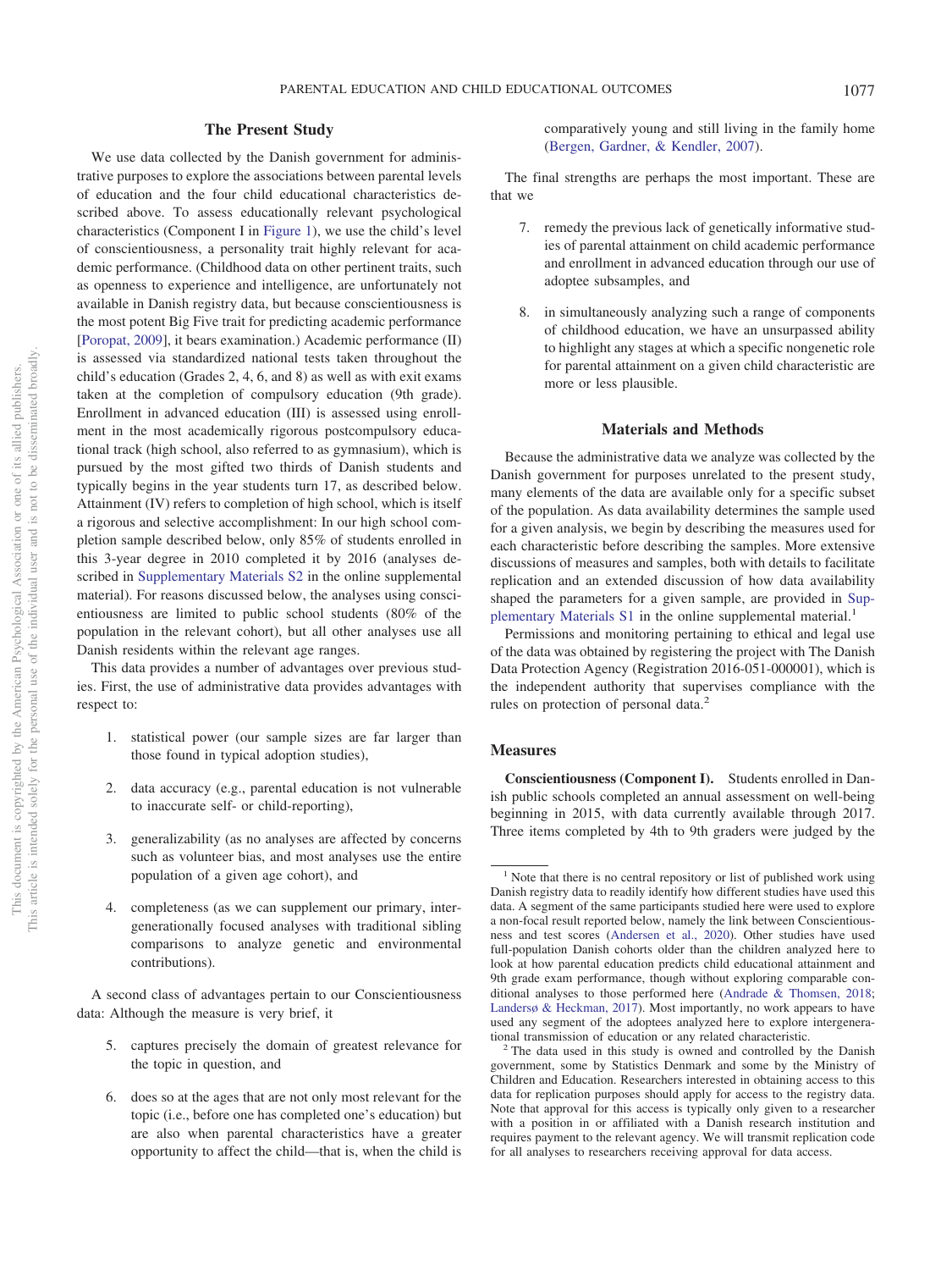authors to reflect Conscientiousness as reflected in the Big Five particularly the agentic/industrious rather than orderly components of the trait. The Danish text for the items is provided in the online supplementary materials. English translations of these items are

- "How often can you complete what you set out to do?"
- "Can you concentrate during class?"
- "If interrupted during lessons, I can quickly concentrate again."

Results from a supplementary study described in Supplementary Materials S1 in the online supplemental materials indicated that this brief measure not only correlated highly  $(r = .65)$  with a general measure of Big Five Conscientiousness (John & Srivastava, 1999), but that it was particularly characterized by the conscientiousness facets of self-discipline, self-efficacy, and achievement. Previous research suggests that a Conscientiousness measure with this facet profile should be a comparatively effective predictor of academic performance (Chamorro-Premuzic & Furnham, 2004). This was also recently confirmed by a recent study on the present data (Andersen, Gensowski, Ludeke, & John, 2020).

For each year's assessment, we generated a sum score for each participant and then standardized the score  $(M = 0 \text{ and } SD = 1)$ . We then averaged across each participant's scores as they were available over the period 2015–2017. (For some participants, e.g., those too young to complete the first- or second-year's assessment, the average involved scores from only one or two years.) This average score was then standardized again. Considering the brevity of the measure, internal consistency was high at all grade levels (alphas ranged from .68 to .70), and test-rest correlations were substantial (e.g.,  $r = .55$  between 2016 and 2017).

**Academic performance (Component II).** The available registry data allowed us to analyze the second component in Figure 1, that is, academic performance, with both a comprehensive measure of exit exams as well as a developmentally informative assessment of Danish language skills at multiple ages.

*Danish national tests.* Since 2010, Danish public-school students in 2nd, 4th, 6th, and 8th grade are required to take a test of their reading ability near the end of the school year. These Danish national tests are computerized adaptive tests in which items are determined by the student's performance earlier in the test. The test is scored electronically without teacher input, such that the system automatically calculates scores in three performance areas: Language comprehension, decoding, and reading comprehension. Following previous practice with this data (Nandrup & Beuchert-Pedersen, 2018; Sievertsen, Gino, & Piovesan, 2016), we standardized these three individual scores, took the simple average, and restandardized them within each year. For analyses in which we used conscientiousness as a predictor of test scores, we formed a multiyear composite score, using the average of the available Danish national test scores between 2014 and 2017 for each individual. Of note, Danish students also take tests in mathematics in Grades 3 and 6. We focus on the reading exams due to the lesser frequency of the math tests, but supplementary analyses (Supplemental Table S3 of the online supplemental materials) showed the results were highly comparable when using math scores as a measure of academic performance.

*Exit exams.* A comprehensive set of exit exams are completed by all Danish students (not just those in public school) at the end of 9th grade. Since 2007 these exams have included a stable set of mandatory exam topics (written and oral Danish; reading; spelling; mathematical problem-solving; mathematical skills, oral science [physics and chemistry]; and oral English). Although these exams represent a diverse array of content and assessment procedures, they are highly correlated. Analyses within a sample described below (Sample 3a) showed a mean correlation among the scores on the eight tests of .50 (range of individual intertest *r*s were .41–.80). We took the mean of the eight exams and then standardized this mean score among all students providing complete exit exam data.

**Higher educational enrollment (Component III) and attainment (Component IV).** In the Danish educational system, the first opportunity for students to select into rigorous advanced education comes after the completion of 9th grade, at which point they can enter academic high school. We analyzed the enrollment decisions of those who were in 9th grade (either public or private) in the 2009–2010 academic year and found that only 71% of these students will have enrolled in this advanced educational track by 2016.

Because of the young age of the children in our study (discussed below), we used high school for our child measures of both advanced educational enrollment and completion, consistent with similar work facing comparable age limitations (Ayorech, Krapohl, Plomin, & von Stumm, 2017).

**Parental educational attainment.** The older age of the parent generation allowed us to use a continuous measure of overall educational attainment, which is generally preferable. Specifically, for parents we used registry-based information about the highest educational level achieved and assigned the standard duration of each educational program as the individual's "years of education." We took the mean score of both legal parents to represent the average parental education in years. When data was missing for one parent (as it is for 1.7% of children enrolled in Danish public elementary school in 2015), the mean parental education variable was simply the score for the one parent with data. Operationalizing parental education differently (dichotomizing parental educational attainment based on the completion of specific advanced degrees) produced no meaningful changes to results (Supplemental Tables S4.a and S4.b in Supplementary Materials S3 in the online supplemental material).

## **Participants**

The various assessments discussed above are available for different time frames, such that no individual had meaningful data on all four components of child educational development discussed above. For example, students young enough to have completed the conscientiousness measure will not have had a chance to have their high school graduation recorded in the Danish registries. Accordingly, we conducted our analyses not on a single sample of participants providing all relevant data but on several, oftenoverlapping samples defined as described below. All samples shared one criterion, namely that parental education data must be available for at least one legal parent. We always contrast the full population (designated Sample *N*a) with the subsample of nonfamily adoptees (Sample *N*b)—more information on adoptees below.

Note that characterizing and critically evaluating the present study's statistical power presents a few challenges. Some standard concerns do not apply: For example, we use secondary data and the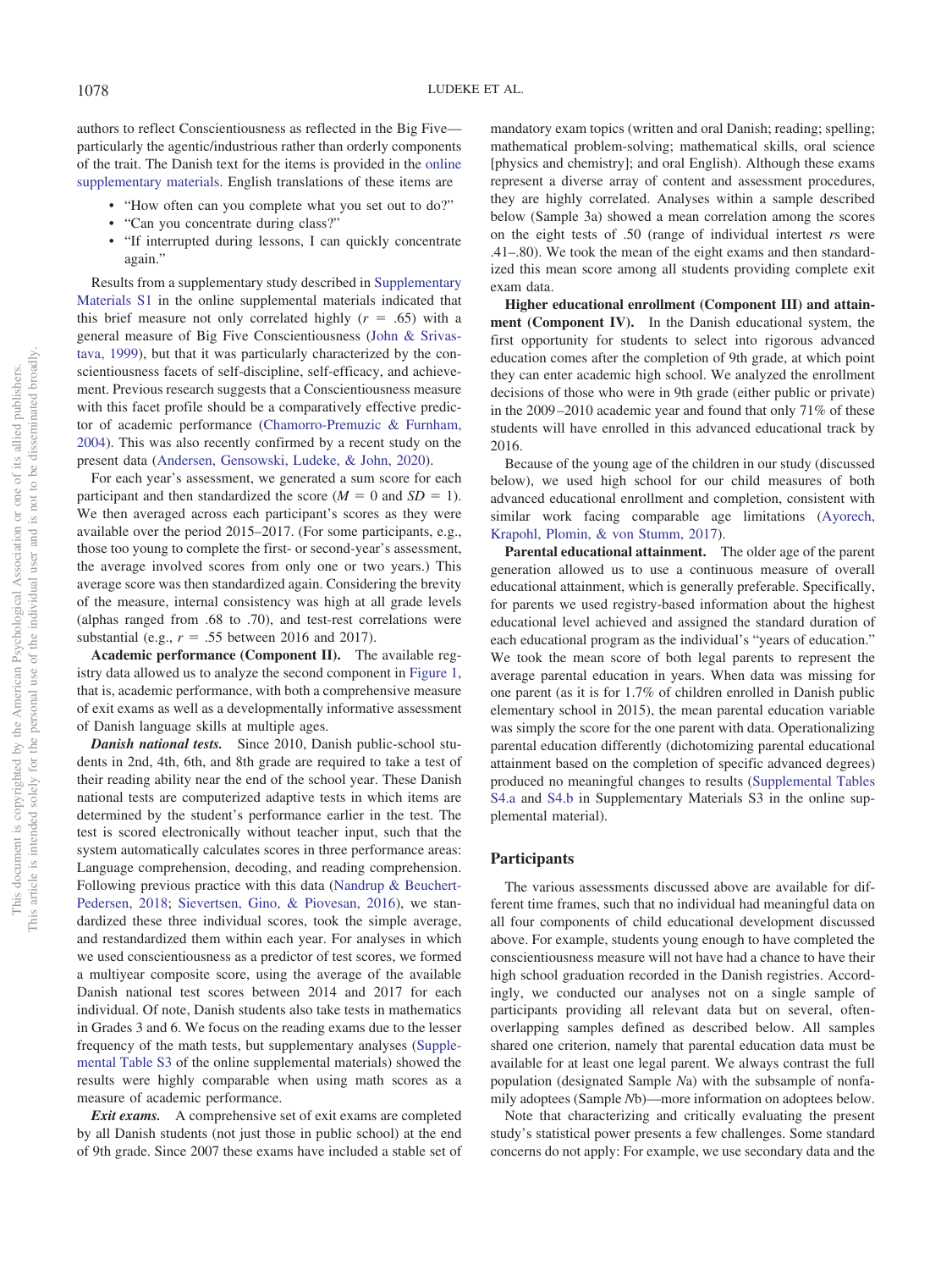one of its allied publishers.

 $\rm \tilde{o}$ 

present study is not hypothesis-based, such that worries like "optional stopping" of data collection appear irrelevant. In addition, the sample sizes for individual analyses are exceptional, running between 2,000 and 465,000 individuals. Related to the large sample sizes and lack of hypotheses is the fact that we do not see a way to identify a straightforward threshold below which results would not be interesting: The outcomes studied here are of substantial social and personal importance, and so in what follows we will interpret with interest even effect sizes that are a third as large as what current conventions label a "small"  $(r = .10)$  effect.

**Samples 1a and 1b—High school (Component IV).** Members of Samples 1a and 1b were all those born between 1988 and 1993, reflecting limitations in the dates of available information on adoptive status (adoption data is not available prior to 1988) and high school completion, as described in Supplementary Materials S1 in the online supplemental materials. Table 1 presents a breakdown of data availability (for this and all other samples), which highlights how many participants were eliminated by a given restriction. For the present sample, the table shows that of the 477,384 individuals recorded in the Danish registry with birthdays in the years 1988–1993, we lacked parental education data for 14% (who are overwhelmingly children of immigrants), leaving us with a final sample of 412,295 for Sample 1a. Sample 1b consists of the 3,297 Sample 1a members who are "nonfamily" adoptees (described more below).

**Samples 2a and 2b—Exit exams (Academic Performance: Component II) and high school enrollment (Component III).** Samples 2a and 2b included those taking the exit exams between 2007 (the first year the procedure for this period was adopted) and 2014. Of the 545,792 people enrolled in 9th grade (public or private) between August, 2007 and June 2014, 1% were lost due to missing parental education data, and 14% were missing ninthgrade exit exam data, leaving us with 465,358 individuals in Sample 2a. Sample 2b consists of the 3,505 Sample 2a members who are nonfamily adoptees.

**Sample Collections 3a and 3b—Assessing paths within academic performance.** The availability of multiple years of academic performance data using the Danish national tests allows for fine-grained analyses of the second component in Figure 1—that is, analyses of the development of academic performance between

#### Table 1

|  |  | Breakdown of Participant Loss in Individual Samples |  |  |  |  |
|--|--|-----------------------------------------------------|--|--|--|--|
|--|--|-----------------------------------------------------|--|--|--|--|

|                                                              |                    | Sample 1                      |                                                                 | Sample 2              |                      | Sample 4                                                      |
|--------------------------------------------------------------|--------------------|-------------------------------|-----------------------------------------------------------------|-----------------------|----------------------|---------------------------------------------------------------|
|                                                              |                    | Born between 1988 and<br>1993 | Enrolled in ninth grade<br>between August 2007 and<br>June 2014 |                       |                      | Enrolled in fourth-ninth<br>grade January first 2014-<br>2017 |
| Variable                                                     | Full<br>population | Nonfamily<br>adoptees         | Full<br>population                                              | Nonfamily<br>adoptees | Full<br>population   | Nonfamily<br>adoptees                                         |
| Initial sample size                                          | 477.384            | 3.348                         | 545,792                                                         | 4.375                 | 536.593              | 4,222                                                         |
| Enrolled in public school January first                      | NΑ                 | NA                            | NA                                                              | NA.                   | 458,901              | 3,362                                                         |
| Parental education data for at least one<br>parent available | 412.295            | 3.297                         | 539,865                                                         | 4,359                 | 452,422              | 3,361                                                         |
| Conscientiousness data available                             | NA                 | NΑ                            | NA                                                              | NA.                   | 404.751              | 2,940                                                         |
| Academic performance measure available                       | NA                 | <b>NA</b>                     | $465.358$ <sup>a</sup>                                          | $3.505^{\rm a}$       | 392.163 <sup>b</sup> | 2,799 <sup>b</sup>                                            |
| Final N for analysis                                         | 412,295            | 3,297                         | 465,358                                                         | 3,505                 | 392,163              | 2,799                                                         |

*Note*. NA indicates the restriction does not apply to the sample, thus leading to no loss of participants.

 $a$  Ninth-grade exit exams.  $b$  National test in Danish language.

2nd and 8th grade. Specifically, this allows us to conduct the same type of analyses as discussed above to allow us to search for genetic and nongenetic effects on academic performance that are specific to a given age. For this, we created three samples: One with all who completed reading tests in both 2nd and 4th grade; one with data from both 4th and 6th grade; and a third with data from both 6th and 8th grade. Participants completed these tests between 2010 and 2017. 514,847 individuals were thus included in one or more of these samples for the full population analyses, and 3,815 were included in the various adoptee samples. For the analyses of Grades 2–4, the full (adoptive) *N* was 300,298 (2,049); for Grades 4–6, 297,138 (2,293); for Grades 6–8, 274,098 (2,170).

**Samples 4a and 4b—Conscientiousness (Component I) and performance on Danish national tests (Component II).** Participants in these samples include all students who completed one or more of the annual well-being assessments performed in 2015–2017 and completed a Danish national test in reading between 2014 and 2017. A total of 536,593 children were enrolled in Grades 4–9 in any Danish school during the years 2014 to 2017, with approximately 80% enrolled in public schools (for which these assessments were mandatory) at any one point in time. Less than 2% of public-school students were eliminated due to missing data on parental education, and 11% were eliminated due to lack of a conscientiousness score. Less than 5% of the remaining children lacked data on the Danish national tests. The final *N* for Sample 4a was 392,163. Sample 4b consisted of the 2,799 nonfamily adoptees in Sample 4a.

**Adoptees.** The Danish Civil Registration System records not only whether an individual is legally adopted by another person but also whether that adoption was performed by a nonfamily member—that is, those not performed by a relative or a stepparent. Because our adoptee analyses are intended to eliminate all potential genetic confounding, we analyzed only these nonfamily adoptions. The concern with genetic confounding is also an issue for the sibling analyses we conduct. Because information on the adoptees' birth parents is not available in the Danish registries, we sought to reduce the likelihood that two adoptees share birth parents by eliminating pairs of adoptees who were adopted on the same day from all analyses of adoptive sibling correlations.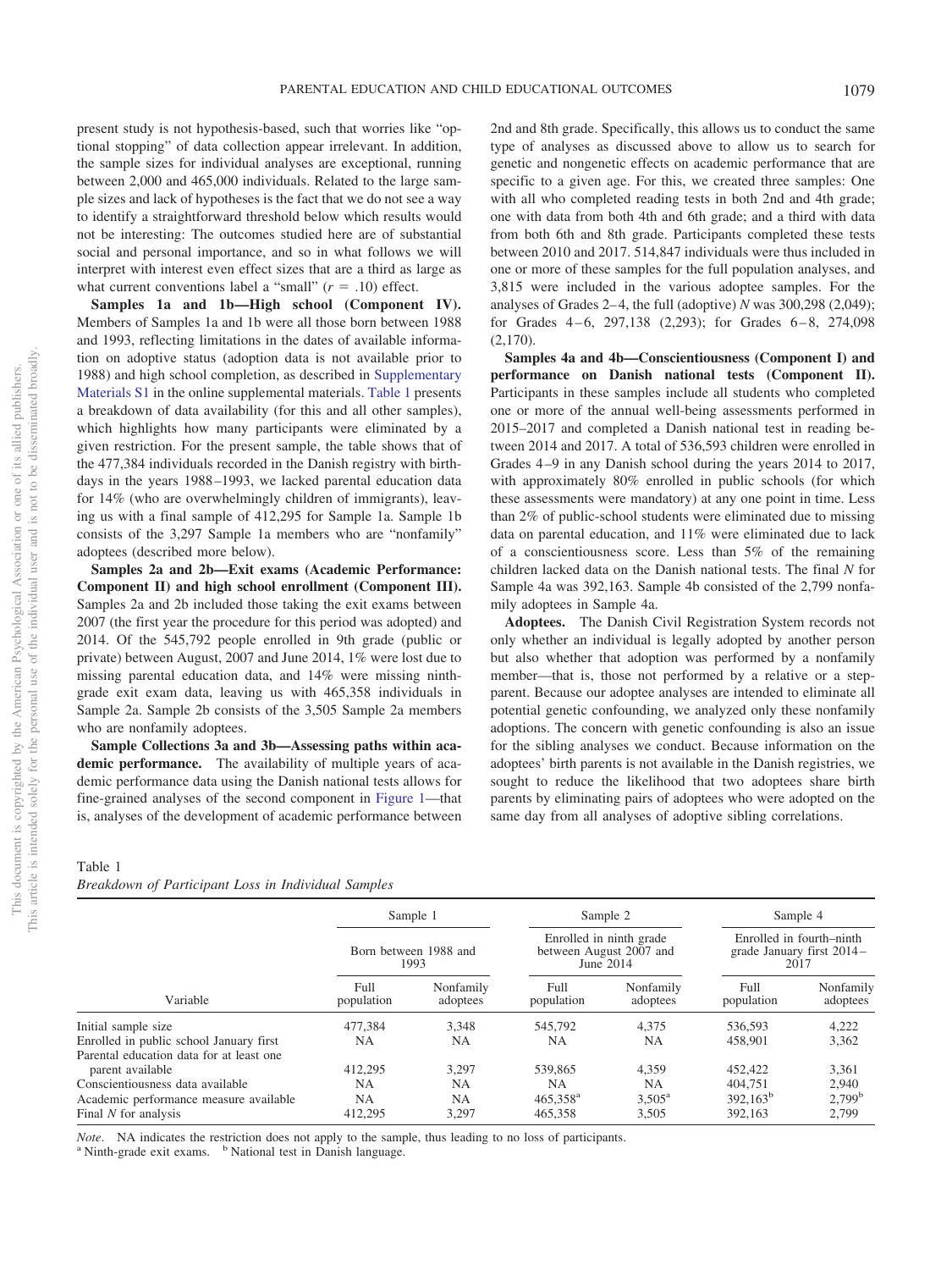Of the 8,784 individuals distributed throughout our various adoptee samples (1b, 2b, 3b, and 4b), 56% are female, and represent a total of 51 countries of birth. The median age at adoption in these samples is 15.4 months, with 75% completed by 28.3 months. Adoption procedures vary based on country of child origin, with some (e.g., South Korea) exhibiting a low (10.7 months) average age of adoption, whereas others (e.g., Thailand) were considerably later (51.3 months). Adoptive parent attainment was minimally associated with salient characteristics of the adoptee. More educated parents were trivially but statistically significantly more likely to adopt younger children (*r* with child age at adoption  $= -0.03$  [ $-0.06, -0.01$ ]), and slightly more likely to adopt children from less developed countries as scored using the 2007 Human Development Index (HDI) scores (*r* with  $HDI = -0.07 [-0.10, -0.05]).$ 

The registry data also provides insights into the similarities and differences between adoptive and nonadoptive parents. Parents of the children in our adoptive samples were not immune from the challenges of life, but they did experience them at lower rates than did parents in our full samples. Compared to the adoptive samples, the full samples had parents who were more likely to: not be married to the child's other parent (42%); have ever been imprisoned (recorded since 1980; 16%); and have a psychiatric diagnosis recorded in the registers between 1977 and 2014 (17%). However, parents of adoptees also faced these situations with some frequency (22%, 4%, 8%, respectively). Parents differed more markedly on immigration status: Although children in our adoptive and nonadoptive samples had similar rates in which only one of two parents was an immigrant (5% and 7%, respectively), very few adoptees were raised in families in which *both* parents were immigrants (0.6%), whereas 9% of nonadoptive children were in such families. Finally, adoptive parents were somewhat more educated (mean years of education  $= 14.96$ ) than were nonadoptive parents  $(M = 14.10)$ . Crucially, there was meaningful variation within both groups of parents (*SD* of adoptive/nonadoptive parent years of education  $= 2.02/2.16$ ). Thus, there remains substantial variation in family experiences within each group of children, and presumably the ability to detect potential impacts of such variation on the child.

A comparison of adoptive and nonadoptive children indicates that, whereas adoptive parents tended to have better-than-average outcomes, the opposite was true for adoptive children. Adoptees enroll in and complete high school at lower rates (58% and 49%, respectively) than same-age peers (62% and 54%, respectively), and they are more likely than their same-age peers to have psychiatric diagnoses (16% vs. 9%) and to be enrolled in special education classrooms (11% vs. 10%). With adoptee results being closer to 50% than are the corresponding full sample results, adoptees could be said to exhibit more variation on these characteristics than does the full sample, but for some continuously scored variables adoptees exhibited slightly attenuated variability. For example, adoptee scores on exit exams and conscientiousness are .32 and .06 *SD* below the mean, respectively, with only 95% and 97% of the full sample variance, respectively.

# **Empirical Strategy**

Parent–child regressions. Our main empirical strategy is to explore how parental educational attainment predicts each of the

components in children's educational development as illustrated in Figure 1. To do so, we used logistic regression for binary outcomes (namely, high school enrollment and completion), and ordinary least squares for continuous education outcomes (namely, conscientiousness and performance on the exit exams and Danish national tests). $3$ 

To distinguish between genetic and environmental relationships, we ran these regressions separately on the general population of all children and on the subsample of adopted children. Several different inferences can be made based on results from these regressions. The most straightforward concerns the results among adoptees: The presence of a nonzero association between parental education and a child educational characteristic is consistent with nongenetic pathway(s) linking the two. We contrasted these adoptee results with results from the general population. When the association between parental education and the child characteristic is more pronounced in the general population than among adoptees, that is typically taken to indicate the presence of genetic influences with effects on both educational attainment in the parents and the child characteristic in question.

In a next step, we added the child's characteristic from the previous stage as an independent variable in the regressions. We thereby controlled for any influence that parental educational attainment may have had on the children up until that point in their development, in order to see whether parental background exerted a specific influence on the children's later educational development. For example, in a logistic regression with the child's enrollment in advanced education as the outcome (Component III), we added the child's performance on the comprehensive exit exams (Component II) as an additional predictor. Should a nonzero association between parental education and the child outcome still be present in the adoptee sample, that would be consistent with claims of nongenetic pathway(s) *specific* to enrollment in advanced education (Component III).

**Sibling correlations.** Parent–child analyses can be usefully supplemented by sibling analyses that enable us to evaluate the relative importance of genetics and the shared environment. This is because levels of education in rearing parents are shared by the children in that home, and thus any nongenetic effects of parental attainment are expected to lead to similarity between coresident siblings, even in the absence of genetic similarity between such siblings. Translated into the terminology of standard behavior genetic models, this is to say that nongenetic effects of parental attainment should manifest in sibling analyses as shared environ-

<sup>&</sup>lt;sup>3</sup> We include an indicator for the child's sex and use cluster-robust estimates of the variance–covariance matrix of the estimators in our regressions. The cluster-robust estimates account for the fact that students are clustered within schools. This clustered nature of the data (on at least one level) could generate a correlation in the error terms of students that attend the same school, and therefore bias the standard errors of our estimates. For assessments that are completed while students are studying at a given school (i.e., exit exams, Danish national tests, and conscientiousness), we cluster at the level of the school where the exams were taken (up to 2,310 institutions). For high school enrollment and completion, we cluster using the school where the student attended 9th grade (up to 2,323 institutions). Note that a few individuals do not have the school indicator available in the registry data (5.8% of sample 1, 0.1% of sample 3, and 0% of samples 2 and 4). These individuals are included in the analyses as if they were independently distributed.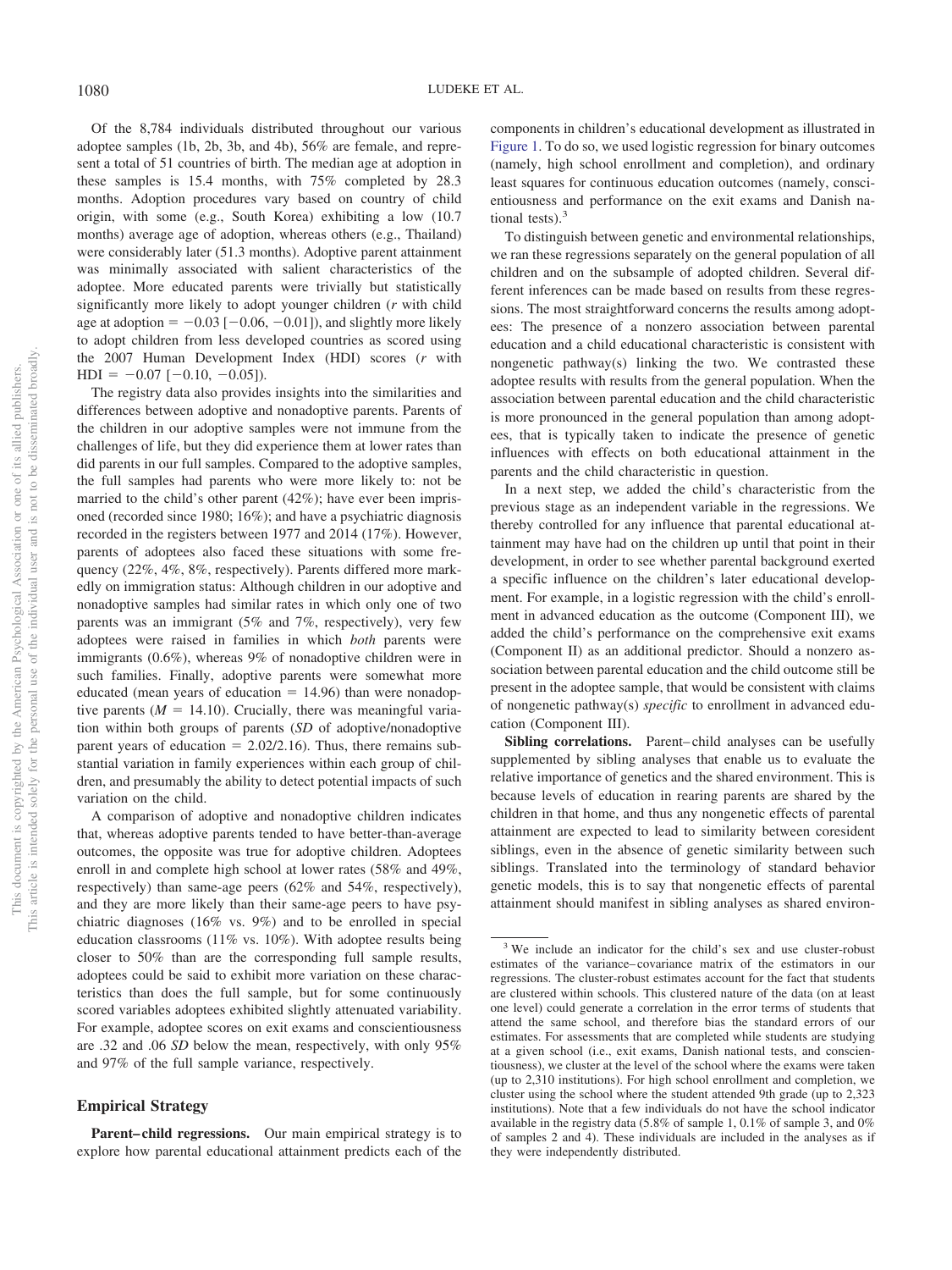mental effects.<sup>4</sup> Therefore, we analyze sibling correlations for each of the stages of the child's educational development, first for nontwin full biological siblings and then for adoptees. In households where more than two children meet the requirements for inclusion in a given sample, we use only the oldest two children meeting those requirements for our sibling correlation analyses.

#### **Results**

We begin our analyses with the outcome of greatest interest child attainment—and work backward through the child's educational development as outlined in Figure 1.

## **Educational Attainment**

A first indication of the importance of familial influences whether genetic or shared environmental—on attainment is provided by the significant similarity between siblings in high school completion. Nontwin full siblings from the relevant full sample (1a) exhibited a sibling correlation of .55 (95% CI [.54, .56], 74,938 pairs) for high school completion. In the corresponding adoptee sample (1b), sibling similarity was reduced but still substantial  $(.25; [.11, .38]; 449$  sibling pairs). At  $45\%$  of the correlation in the full sample, this result indicates that not only genetics but also features of the shared environment were notable contributors to educational attainment.

Figure 2A allows us to explore whether parental attainment might plausibly account for some of these shared environmental effects. (Full numerical results presented in Table 2.) Although parent–child associations in the general population do not allow us to separate genetic from shared environmental influences, the large size of these associations are still noteworthy: In the full sample (1a), a one *SD* increase above the mean in parental years of education predicted a 16.6 percentage point [16.4, 16.7] increased likelihood of high school completion. Thus, whereas at mean parental education the children completed high school at 55%, the predicted probability of completing high school at one *SD* above the mean in parental education was closer to 72%.

Of even greater interest is the corresponding result in the adoptee subsample, where the difference was 2.9 percentage points [1.17, 4.63]. The fact that this value was nonzero indicates some nongenetic association between parental attainment and child attainment. At the same time, the modest size of this result (only 17% of the result in the full sample) indicates that genes shared between the parent and child accounted for the majority of the covariation between these traits. That is, although the adoptive sibling correlations highlight a significant role for the shared environment as an influence for child attainment, the regression results suggest that whatever aspects of the shared environment contributed to sibling similarity in attainment did not vary markedly as a function of parental attainment. If parental attainment was a highly potent influence on child attainment, or even simply a highly effective indicator of the presence of some other nongenetic causal factor, its association with child attainment in the adoptee sample should be more pronounced.

Nevertheless, because some association between parental and child attainment was evident even among the adoptees, an evaluation of the timing of these effects is merited. For the timing analysis, we created "enrollee" versions of Samples 1a and 1b; all children who had never enrolled in high school were excluded from these samples. We then obtained the mean years of parental education from two subsets of each of these samples: those who completed high school and those who did not.

In the full population (Sample 1a enrollee), these two subgroups had substantially and significantly ( $p < .001$ ,  $t = -67.31$ ) different levels of parental education for completers and noncompleters, respectively  $(M = .19 [SD = .89]$  vs.  $M = -.18 [SD = .92]$ ; Cohen's  $d = .36$ ). By contrast, among adoptees (Sample 1b) enrollee) parental education was not significantly different between completers and noncompleters  $(M = .36$  [*SD* = .92] vs.  $M = .38$  [*SD* = .86]; Cohen's  $d = -.03$ ,  $p = .64$ ;  $t = 0.47$ ). Thus, we found no evidence of a nongenetic contribution of parental education that was specific to child attainment, which is to say there is no evidence for the existence of path  $ng<sub>IV</sub>$  from Figure 1. Instead, all nongenetic contributions to child attainment appear to have been introduced earlier in educational development and transmitted via path *c*. By contrast, there was evidence of a role for *genetic* contributions that were specific to child attainment—that is,  $g_{IV}$  is positive and nonzero. This is evidenced by the fact that among the full sample, parental education was highest among children who completed high school even when they were compared against fellow high school enrollees, and to an extent that was considerably more pronounced than was the case among the adoptee sample.

## **Enrollment in Advanced Education**

Results for advanced educational enrollment are highly parallel to those for attainment. First, high school enrollment was substantially familial: The sibling correlation among nontwin full siblings from the corresponding sample (2a) was nearly identical to that for completion  $(r = .54$  [.53, .56], 63,191 sibling pairs). However, the characteristic may be comparatively more influenced by the shared environment and less influenced by genetics, as the correlation in the corresponding adoptee sample (2b) was somewhat larger than that for educational attainment  $(r = .30$  [.14, .41], 414 sibling pairs, 55% of the effect in the full sample).

Similarly, parental attainment substantially predicted enrollment in advanced education: As shown in Figure 2B as well as Table 2, students with 1 *SD* higher parental years of education were 11.0 percentage points [10.9, 11.1] more likely to enroll in high school in the corresponding full sample. As with child attainment, however, this effect was much smaller among the adoptees, among whom the corresponding value was only 2.2 percentage points [0.8, 3.6]. As with child attainment, this result indicates some nongenetic role for parental attainment on child enrollment in advanced education, even though the modest size of this result (only 20% of the result in the full sample) indicates that genes shared between the parent and child accounted for substantially more of the covariation between these characteristics. Thus, although the adoptive sibling correlations highlight a significant role for the shared environment as an influence for child educational enrollment, whatever aspects of the home environment contributed

<sup>&</sup>lt;sup>4</sup> This, of course, depends on the assumption that a particular "objective" feature of the shared environment—here, parental education—is also "effectively" shared for the children, in that it affects all children in a given home in generally similar ways.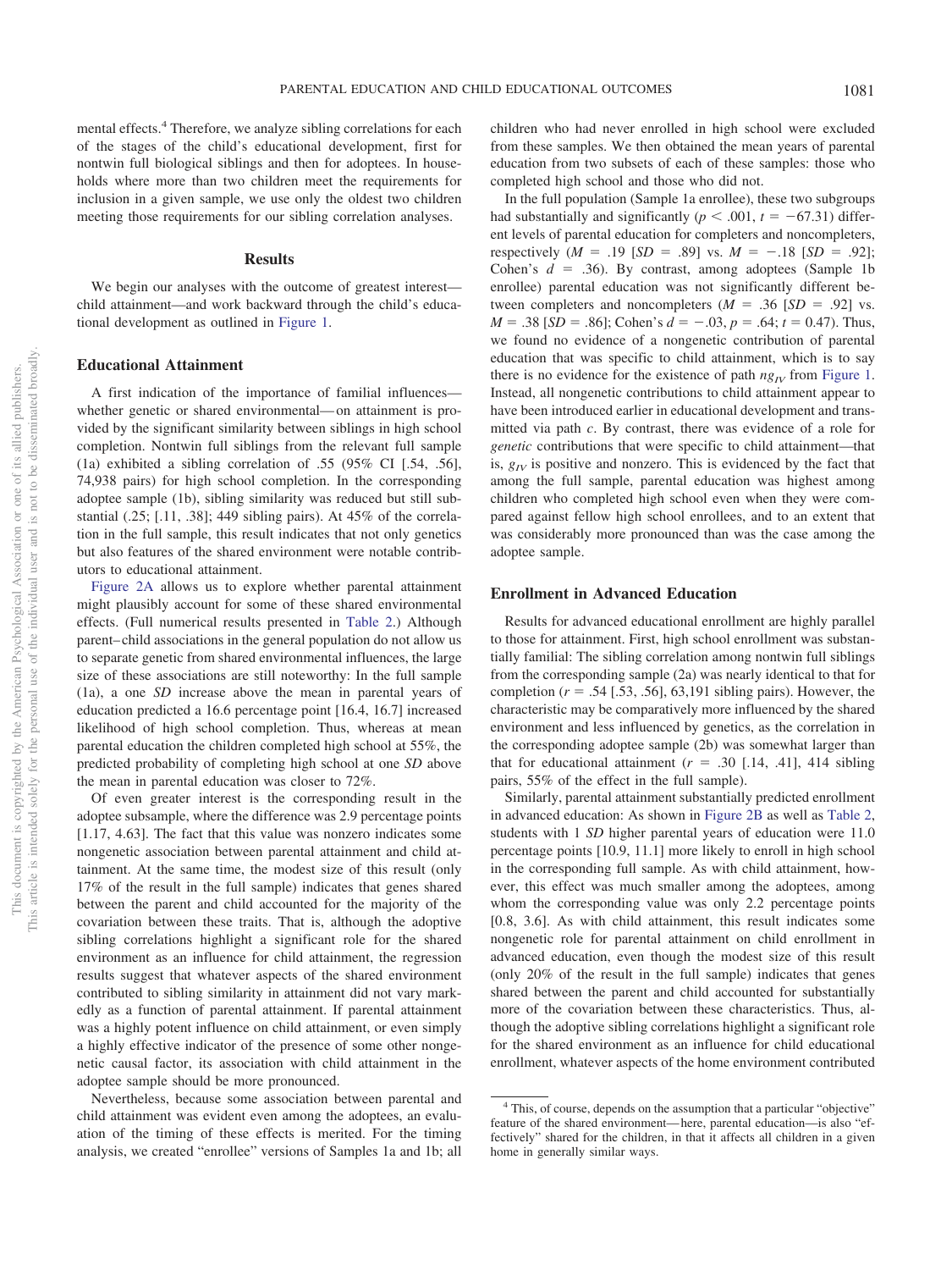

*Figure 2.* Predicted differences in the probability of child's high school completion and enrollment based on parental education. Shown are differences in probabilities (marginal effects) corresponding to a change of one standard deviation of parental education after estimating the binary outcome of completion/enrollment with logistics regression, with the 95% confidence intervals as whiskers. See full numerical results in Table 2. See the online article for the color version of this figure.

to sibling similarity in enrollment do not appear strongly related to parental attainment.

A final apparent parallel between the results for attainment and those for enrollment is the most important: Just as limiting the high school completion analyses to the enrollee subsample eliminated any nongenetic effect of parental attainment, conditioning on academic performance (as assessed with 9th-grade exit exams) reduced the effect of adoptive parental attainment on adoptive child enrollment by two thirds, rendering it nonsignificant (adoptee conditional result [i.e.,  $n g_{III}$ ] = 0.8 percentage points [-0.34, 1.92]). By contrast, the full sample result remained significant, though similarly diminished (3.1 percentage points [3.0, 3.2]). With this result not only significant, but

significantly larger than the corresponding result among adoptees, pathway  $g_{II}$  is supported.

The strong reductions in the estimated effects of parental education on these outcomes reflected the strong effect of exit exam scores on high school enrollment—that is, the strength of path *b* in Figure 1. In both the full and adoptive samples, a one *SD* increase in exit exam score predicted a roughly 20 percentage points increased likelihood of high school enrollment.

Importantly, the absence of any nongenetic contribution of parental attainment specific to enrollment is less conclusively demonstrated than was the absence of a similarly specific contribution to child attainment—recall that among adopted

## Table 2

| Predicting High School Completion and Enrollment With Parental Education |  |
|--------------------------------------------------------------------------|--|
|--------------------------------------------------------------------------|--|

|                          |                   | High school completion | High school enrollment |                    |                    |                          |  |
|--------------------------|-------------------|------------------------|------------------------|--------------------|--------------------|--------------------------|--|
| Dependent variable       |                   | Unconditional          |                        | Unconditional      |                    | Conditional on exit exam |  |
| Model identifier         | (a)               | (b)                    | (c)                    | (d)                | (e)                | (f)                      |  |
| Population sample number | Full              | Adoptees               | Full                   | Adoptees           | Full               | Adoptees                 |  |
|                          | [1a]              | [1b]                   | [2a]                   | [2b]               | $\lceil 2a \rceil$ | [2b]                     |  |
| Parental education       | 0.166             | 0.029                  | 0.11                   | 0.022              | 0.031              | 0.008                    |  |
|                          | [0.163; 0.168]    | [0.010; 0.048]         | [0.108; 0.113]         | [0.009; 0.036]     | [0.029; 0.033]     | $[-0.003; 0.019]$        |  |
| Boy                      | $-0.152$          | $-0.136$               | $-0.119$               | $-0.091$           | $-0.074$           | $-0.04$                  |  |
|                          | $[-0.156:-0.148]$ | $[-0.168:-0.105]$      | $[-0.123:-0.115]$      | $[-0.118; -0.064]$ | $[-0.076; -0.071]$ | $[-0.061; -0.018]$       |  |
| Exit exam scores         |                   |                        |                        |                    | 0.199              | 0.239                    |  |
|                          |                   |                        |                        |                    | [0.198; 0.201]     | [0.229; 0.249]           |  |
| N                        | 412,295           | 3.297                  | 465.358                | 3,505              | 465.358            | 3,505                    |  |

*Note*. Marginal effects from logit estimations on either full populations (samples *N*a) or the corresponding sub-sample of adoptees (samples *N*b). "Unconditional" results do not condition on the prior educational stage. Exit exam is an average of scores on eight exams taken in ninth grade. Parental education is measured in years and averaged between parents. Both exit exam and parental education are then standardized  $(M = 0, SD = 1)$ . Boy is a binary indicator (girls = 0). The results listed are marginal effects of individually increasing the continuous variables by one standard deviation or changing gender from girl to boy, while holding all other variables fixed at their median values. 95% confidence intervals in brackets. Constant included in regression but omitted from table.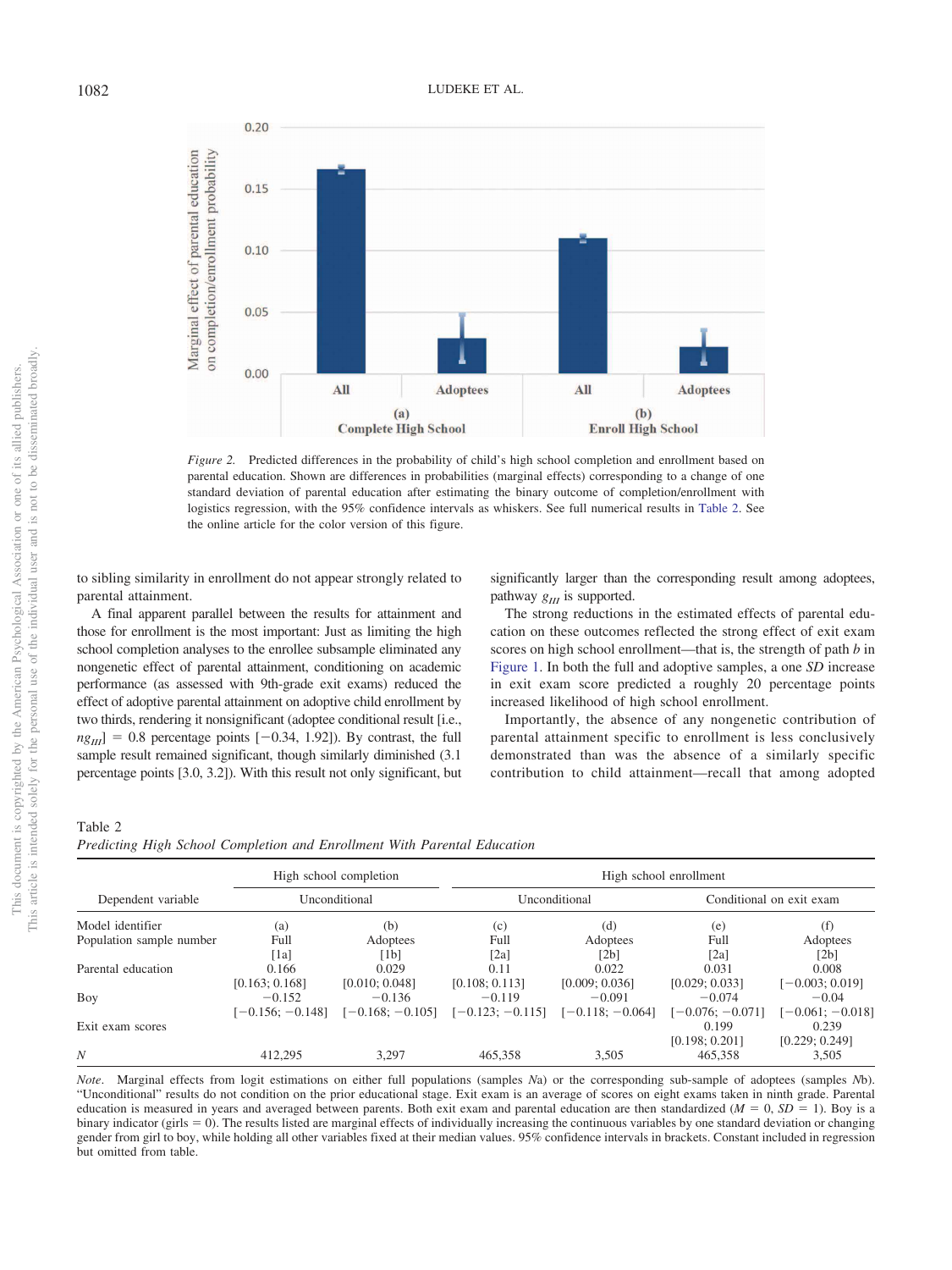enrollees, completers had *lower* parental education than noncompleters. In the present case, although the conditional regression result was nonsignificant, it is worth some additional consideration. We used a structural equation model to parallel the regressions (i.e., where both parental attainment and exit exams predicted enrollment), with paths from parental attainment to both child enrollment and exit exams. Results from this model largely fit with the regression results: The path from parental education to enrollment was not significant for adoptees, and dropping the path provided an improved fit according to BIC. However, a lower Akaike information criterion (AIC) value was obtained by retaining the path, rendering a somewhat split verdict on whether any nongenetic effects of parental education specifically affect enrollment.

Two conclusions are less equivocal: The association between parental education and child enrollment appears to predominantly reflect genes shared between the parent and child, and parental education's nongenetic association with child enrollment is predominantly accounted for by earlier stages in the child's educational development. We therefore progress further back in that development to search for where these nongenetic effects are first introduced.

#### **Academic Performance**

As with educational enrollment and attainment, academic performance was substantially familial. For the most comprehensive measure of academic performance (the 9th grade exit exams), we observed sibling correlations of .50 ([.50, .51], 102,081 sibling pairs) among nontwin full siblings from the relevant full sample (2a). The sibling correlation of .24 ([.16; .32], 534 sibling pairs) in the corresponding adoptee sample (2b) indicates the familial influences were roughly evenly split between genetic and shared environmental sources.

Figure 3A and 3B show that, as with the previous characteristics, there was a substantial link between parental attainment and child academic performance in the relevant full sample,

whether that was assessed using the comprehensive exit exams  $(\beta = .44$  [.44, .44]; Sample 2a) or with the multiyear composite for the biannual reading tests  $(\beta = .34$  [.34, .34]; Sample 4a). (Full numerical results presented in Table 3.) It also shows that these links were substantially attenuated in the adoptee samples: The corresponding values were betas of .05 [.02, .09] (Sample 2b) and .06 [.02, .10] (Sample 4b). Academic performance thus resembles the previously discussed educational characteristics (enrollment in and completion of advanced education): Performance is substantially influenced by both genes and environment, and it associates with parental attainment primarily, but not exclusively, through genetic mechanisms.

Unlike the other educational characteristics, however, we can provide some fine-grained exploration of development within this characteristic, due to the availability of language test scores for individual grade levels. A first result of interest is that there was significant stability in performance on these exams across grades: In analyses on a restricted version of Sample 3a, which required participants to have data on all four exam years  $(N =$ 75,989), the correlation between performance in Grades 2 and 4 was .67, with somewhat higher correlations (.73 and .72) observed for Grades 4/6 and 6/8, respectively.

A second result of interest is that parental attainment was predictive of child academic performance even in the earliest assessment (Grade 2), not only among the full sample ( $\beta = .31$ ) [.31, .31]) but also among adoptees ( $\beta = .05$  [.01, .10]). A third result of interest is that although parental attainment retained some incremental predictive power after controlling for prior performance in the full sample (e.g.,  $\beta = .13$  [.13, .14] when predicting Grade 4 performance), among adoptees it did not  $(\beta = .02 [-.02, .05])$ . Results using the regression framework employed thus far are presented in Table 4, but we also simultaneously analyzed performance at all four assessments (Grades 2, 4, 6, and 8) using the structural equation model illustrated in Figure 4. The results confirm the original conclusion: Whereas among the full population the best fitting model preserved



*Figure 3.* Coefficients from regression of child academic performance and Conscientiousness on parental education (all standardized continuous variables). The estimates shown are regression coefficients of standardized parental education on standardized scores; full numerical results in Table 3. The 95% confidence intervals are indicated as whiskers. See the online article for the color version of this figure.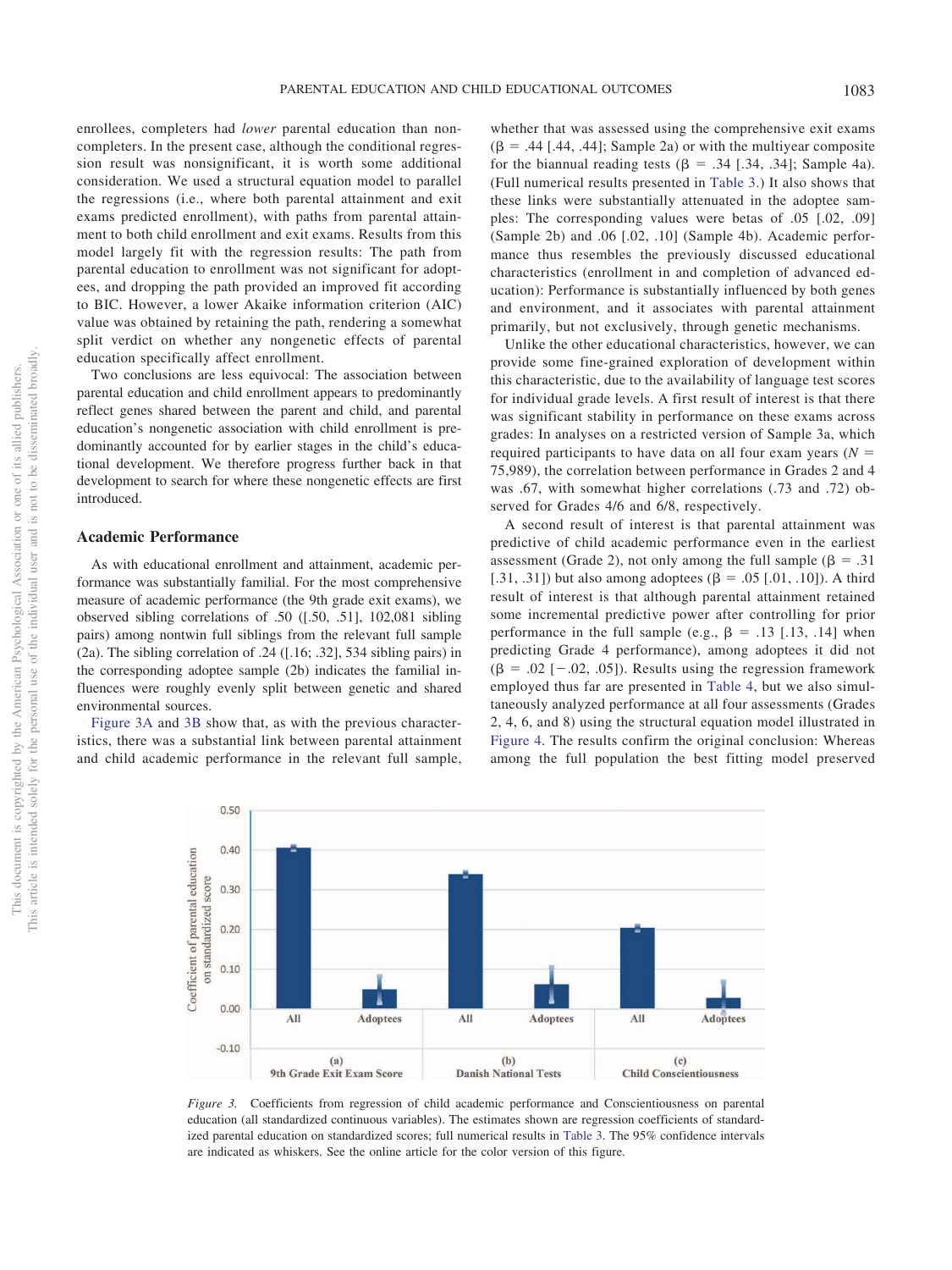|                               | I                        |
|-------------------------------|--------------------------|
|                               |                          |
|                               | i                        |
| i<br>i                        |                          |
| $\overline{1}$<br>l           | í                        |
|                               | ׇ֠                       |
|                               |                          |
| j                             | į<br>$\frac{1}{2}$       |
|                               | i                        |
|                               | j                        |
|                               |                          |
| ł<br>ì                        |                          |
| ï<br>j                        | ï<br>į                   |
|                               | ł<br>l                   |
|                               | i                        |
| Ě                             |                          |
|                               |                          |
|                               | J                        |
| $\overline{\phantom{a}}$<br>J |                          |
|                               | í                        |
| Ę                             |                          |
| c                             |                          |
|                               |                          |
| ١                             |                          |
|                               |                          |
| ł                             |                          |
|                               |                          |
|                               |                          |
|                               | <b>ISCI</b>              |
|                               |                          |
| ł                             |                          |
|                               |                          |
|                               |                          |
|                               |                          |
| ç                             | ł                        |
| j<br>ì                        |                          |
| j<br>ř<br>ì                   |                          |
| I<br>J                        |                          |
| j                             | i                        |
|                               |                          |
|                               | j                        |
|                               |                          |
| I                             |                          |
|                               |                          |
|                               |                          |
| COL<br>š                      |                          |
| ì                             |                          |
| Š                             |                          |
|                               | ë                        |
|                               | $\overline{\phantom{a}}$ |
|                               | ï                        |
| l                             | and control              |
| ₫                             |                          |
|                               |                          |
| TV T                          | ì<br>j                   |
|                               | í                        |
|                               |                          |
| Ċ<br>j                        | j<br>J<br>í              |
| ì<br>Ë<br>Ś                   |                          |
| ł<br>j                        |                          |
| ì                             |                          |
| <b>CERTIFICA</b>              | l                        |
| í                             | ï                        |
|                               |                          |
| ċ                             | j                        |
|                               |                          |
|                               | $\frac{1}{2}$            |
|                               |                          |
| neni                          | ļ                        |
|                               |                          |
|                               |                          |
|                               |                          |
| ١                             |                          |
|                               | j<br>I                   |
| $\frac{1}{2}$                 | В                        |
|                               |                          |
| ŀ<br>i                        |                          |
|                               | İ                        |
|                               |                          |
|                               | ŀ                        |

|                          |                | Ninth-grade exit exam 2007-2014                             |                   |                    | Danish national test 2014-2017                                                                                                                                                                                                                                |                                        |                | Child conscientiousness |
|--------------------------|----------------|-------------------------------------------------------------|-------------------|--------------------|---------------------------------------------------------------------------------------------------------------------------------------------------------------------------------------------------------------------------------------------------------------|----------------------------------------|----------------|-------------------------|
| Dependent variable       |                | Unconditional                                               |                   | Unconditional      |                                                                                                                                                                                                                                                               | Conditional on child conscientiousness |                | Unconditional           |
| Model identifier         |                | ê                                                           | $\widehat{\circ}$ |                    | $\widehat{\mathbf{e}}$                                                                                                                                                                                                                                        |                                        | ම              | $\widehat{\Xi}$         |
| Population sample number | 扂              | Adoptees                                                    | 目                 | Adoptees           | 目                                                                                                                                                                                                                                                             | Adoptees                               | 目              | Adoptees                |
|                          | $\alpha$       | $2b$ ]                                                      |                   | $[4b]$             | $[4a] \centering% \includegraphics[width=1\textwidth]{images/TrDiC-Architecture.png} \caption{The 3D (top) and the 4D (bottom) of the 3D (bottom) and the 4D (bottom) of the 3D (bottom) and the 4D (bottom) of the 3D (bottom).} \label{TrDiC-Architecture}$ | $[4b]$                                 | [4a]           | [4b]                    |
| Parental education       | 0.406          | 0.049                                                       | $[4a]$<br>$0.34$  | 0.062              | 0.286                                                                                                                                                                                                                                                         | 0.052                                  | 0.204          | 0.028                   |
|                          | [0.401; 0.411] | [0.015:0.083]                                               | [0.334:0.345]     | [0.019; 0.106]     | [0.281:0.292]                                                                                                                                                                                                                                                 | [0.012:0.092]                          | [0.198:0.209]  | $-0.014; 0.070$         |
| Boy                      | $-0.234$       | 0.227                                                       | $-0.208$          | $-0.326$           | $-0.218$                                                                                                                                                                                                                                                      | $-0.29$                                | 0.035          | $-0.129$                |
|                          |                | $[-0.241; -0.226]$ $[-0.162]$ $[-0.162]$ $[-0.215; -0.200]$ |                   | $[-0.400; -0.252]$ | $[-0.225:-0.211]$                                                                                                                                                                                                                                             | $[-0.361; -0.220]$                     | [0.028; 0.042] | $[-0.199; -0.060]$      |
| Child C                  |                |                                                             |                   |                    | [0.261; 0.268]<br>0.264                                                                                                                                                                                                                                       | [0.279; 0.353]<br>0.316                |                |                         |
|                          | 465,358        | 3,505                                                       | 392,163           | 2,799              | 392,163                                                                                                                                                                                                                                                       | 2,799                                  | 405,762        | 2,952                   |

condition on the prior educational stage. Exit exam is an average of scores on eight exams taken in ninth grade. Danish national test is a multiyear composite score of reading ability. Parental education

 $M = 0$ , *SD* 

is measured in years and averaged between parents. "Child C" is child conscientiousness. All variables except gender are standardized (

but omitted from table.

confidence intervals in brackets. Constant included in regression but omitted from table.

confidence intervals in brackets. Constant included in regression

|        | j<br>ׇ֚֡֝֬׆֧֞<br>י בייי שווע<br>$b \Delta a$ |
|--------|----------------------------------------------|
|        | $\frac{1}{2}$<br>Į                           |
|        | $-22.5$<br>í                                 |
|        | $\sim$ 1 $\sim$                              |
|        | $\overline{1}$<br>$\sim D_{\alpha m}$        |
|        |                                              |
| r<br>F |                                              |

 1). Boy is a binary indicator (girls  $= 0.95\%$ 

pathways between parental education and performance on each exam, among adoptees the model with the lowest AIC and BIC dropped all paths except that to Grade 2 performance. This could be interpreted as indicating that any nongenetically mediated associations between parental attainment and child academic performance were already complete in the early years of the child's schooling.

We next evaluate one last way in which the nongenetic effects of parental education might be attributable to influences earlier in the child's development. Unfortunately, the available data has substantial limits for addressing this particular question: Our assessment of educationally relevant psychological characteristics (which should influence academic performance) is obviously not comprehensive, given that we lack any information concerning the child's IQ and instead have only personality data available. Regression results from Sample 4a (presented in Table 2) show that conscientiousness was, in fact, a reasonably potent predictor of academic performance (betas of .26 [.26, .27] and .32 [.28, .35] in the full and adoptive samples, respectively). However, controlling for conscientiousness in panel (b) of Table 3 only reduced the effect of parental attainment on child academic performance by roughly 16% in both the full (3a) and adoptee (3b) samples, compared to dramatically larger reductions for the previously discussed comparable analyses on attainment and enrollment in advanced education. Parental attainment thus remained a significant predictor of child academic performance for both the full  $(\beta = .29)$  [.28, .29]) and adoptee  $(\beta = .05$  [.01, .09]) samples. Given this, both paths  $g_{ii}$  and  $ng_{ii}$  from Figure 1 are retained.

# **Academically Relevant Psychological Characteristics**

Sibling correlations for conscientiousness were, relative to the other traits discussed, comparatively modest, consistent with previous research (Matteson, McGue, & Iacono, 2013). Among nontwin full siblings from the relevant full sample (4a), sibling correlations were only .22 ([.22, .23],  $N = 90,701$ ). Adoptive sibling correlations (in sample 4b) were smaller still  $(r = .11$  [.01, .20],  $N = 517$ ). However, as shown in Figure 3C (numerical results in Table 3), whereas parental attainment significantly predicted child conscientiousness ( $\beta$  = .20 [.20, .21]) in the full sample, this association was reduced to statistical insignificance among adoptees  $(\beta = .03 [-.01, .07])$ . Accordingly, although there appears to be both a genetic and shared environmental component for conscientiousness in the present sample, parental education's associations with this characteristic were exclusively genetic (path  $g_I$  in Figure 1) rather than environmental (path  $ng_I$ ) in nature.

## **Supplementary Analyses**

Because of the small but statistically significant (negative) association between parental attainment and the HDI score for the child's country of origin, we performed supplementary versions of all regression analyses described above. In each analysis in Supplemental Table S6 in the online supplemental materials, an interaction between parental attainment and HDI was not significant, indicating that parental attainment had consistent relationships with child educational characteristics across different

 $\vert \vert$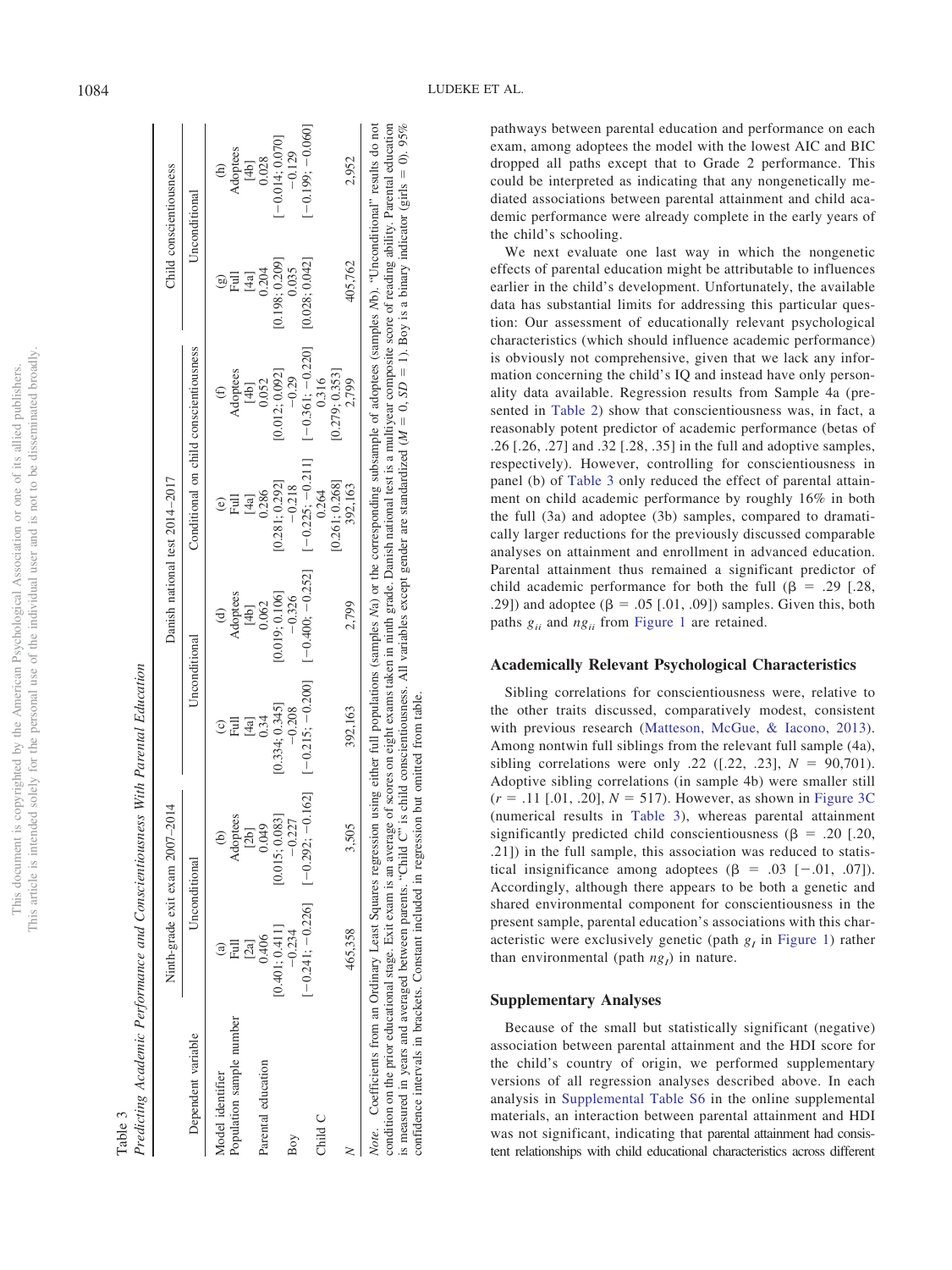levels of development in the child's country of origin. The small link between parental attainment and (young) child age at adoption also required investigating, given the possibility that the elevated educational outcomes exhibited by children adopted by educated parents reflected this extra time in the adoptive home. This was not the case, as indicated by supplementary versions of all analyses that included an interaction term for child age at adoption and parental education in Supplemental Table S7 in the online supplemental materials.

# **Intergenerational Modeling Using a Nuclear Twin Family Model**

Most of the child educational characteristics considered in this paper do not have data available for the parent generation, preventing us from using any formal model that integrates sibling and parent–child data. One exception concerns high school attainment: Although our analyses to this point have operationalized parental educational attainment as a continuous variable that can more fully capture the existing variation in parental schooling, it is possible to dichotomize parental scores into the same version as used for their children (i.e., high school completion vs. not), so as to enable us to use an adapted version of the Nuclear Twin Family Model (NTFM; Keller et al., 2009; Neale, Walters, Eaves, Maes, & Kendler, 1994). The NTFM is a highly complex model that uses information about how a characteristic (here, high school attainment) covaries between different types of family members to ascertain how much of the variance in that characteristic can be attributed not only to frequently discussed contributors (such as genetics, the family environment, and the unique experiences of the individual) but also to some less commonly considered contributors (such as the sibling environment, also known as horizontal transmission, and the twin environment). Here we focus only on the core results of interest, though for a fuller discussion of the NTFM, see Supplementary Materials S6 in the online supplemental material.<sup>5</sup>

Three results from the model are most noteworthy. First, the model shows genetics to play a smaller role than one would have assumed had one simply applied Falconer's formulas (Falconer, 1960) to the various parent–child resemblances discussed above. A Falconer-based approach (which simply compares parent–child similarities in high school attainment among biological vs. adoptive families) would point to a heritability of .61, which is to say that 61% of the variability in high school completion is attributed to genetic influences. However, the NTFM incorporates information regarding the (very substantial:  $r = .61$  [.60, .61]) correlation between the high school attainment of the mother and father, and as a consequence estimates the heritability to be only .45 [.36, .55].

A second result reflects the fact that adoptive sibling similarity for attainment was considerably more pronounced than was similarity between adoptive parents and children. As a consequence, the sibling environment (.24 [.22, .25]) is estimated by the model to account for the overwhelming majority of the influences from the family environment. A related observation with implications to be discussed below is that none of this could be attributed to twin-specific environmental effects  $(-.03$   $[-.06, .00])$ .

A third noteworthy result is that despite the dominance of the sibling environment, dropping the maternal and paternal transmission pathways led to a decrease of model fit ( $\chi^2(2) = 36.87$ ,  $p =$ 

9.84  $\times$  10<sup>-9</sup>), consistent with the significant regression result reported above based on the more fine-grained education measure. However, each path was individually not statistically significant, and the maternal and paternal paths were highly comparable in magnitude (maternal: .02  $[-.02, .06]$ ; paternal: .03  $[-.01, .07]$ ).

#### **Discussion**

The present research points to two primary trends. First, although in the full population we found that more educated parents have children who thrive at every stage of educational development, this relationship was overwhelmingly dependent on the nature of the family: When the parents and children did not share genes, the children reared by more highly educated (adoptive) parents looked largely, though not entirely, the same as those reared by less educated (adoptive) parents on any of the educational characteristics assessed here.

Second, the nongenetic effects responsible for the relationship of parental attainment with child educational characteristics appear to have occurred early in the child's educational development. That is, rather than specifically influencing the child's enrollment in or completion of advanced education, our results are more consistent with parental attainment instead having influenced these characteristics by first affecting child academic performance and doing so at a very young age. The earliest nongenetic effects we identify occur at Grade 2 already. However, the early nongenetic effects did not include effects on conscientiousness: Although parental education was nontrivially associated with child conscientiousness in the general population, the absence of any such link among adoptive families suggests the relationship exclusively reflects shared genes.

#### **Evaluating Alternative Explanations**

There are well-known assumptions and limitations to the use of adoptee samples (Jaffee, Price, & Reyes, 2013). For instance, adults applying to adopt a child in Denmark must fulfill a number of requirements, which include an assessment of their physical and psychological conditions, their residence, how long couples have lived together, their financial situation and their criminal records. This selection procedure is reflected in our results showing that adoptive parents are less likely to be divorced, to have been to prison, or to have had psychiatric diagnoses. However, we can address or examine many of these issues of selection in the present study. From these examinations, we saw no particular cause for concern. For example, it is true that adoptive parents were moderately more educated than the full population, but because the variance in years of education completed was only modestly (6.5%) smaller among adoptive parents than the full population of parents, there seems little reason to attribute the failure of adoptive

<sup>5</sup> A full discussion of the NTFM and its results requires substantial space and is most relevant to a subset of the present study's target readership. Given the supplementary nature of these analyses, we leave the detailed explanation of the model and a full presentation of its results for the noted online supplementary materials. Note that because zygosity information is not available to us we cannot make effective use of same-sex twin pairs, but results presented here are based on a model that does include opposite sex twin-pairs—see Supplementary Materials S6 in the online supplemental material for detailed further discussion of same-sex twin pairs.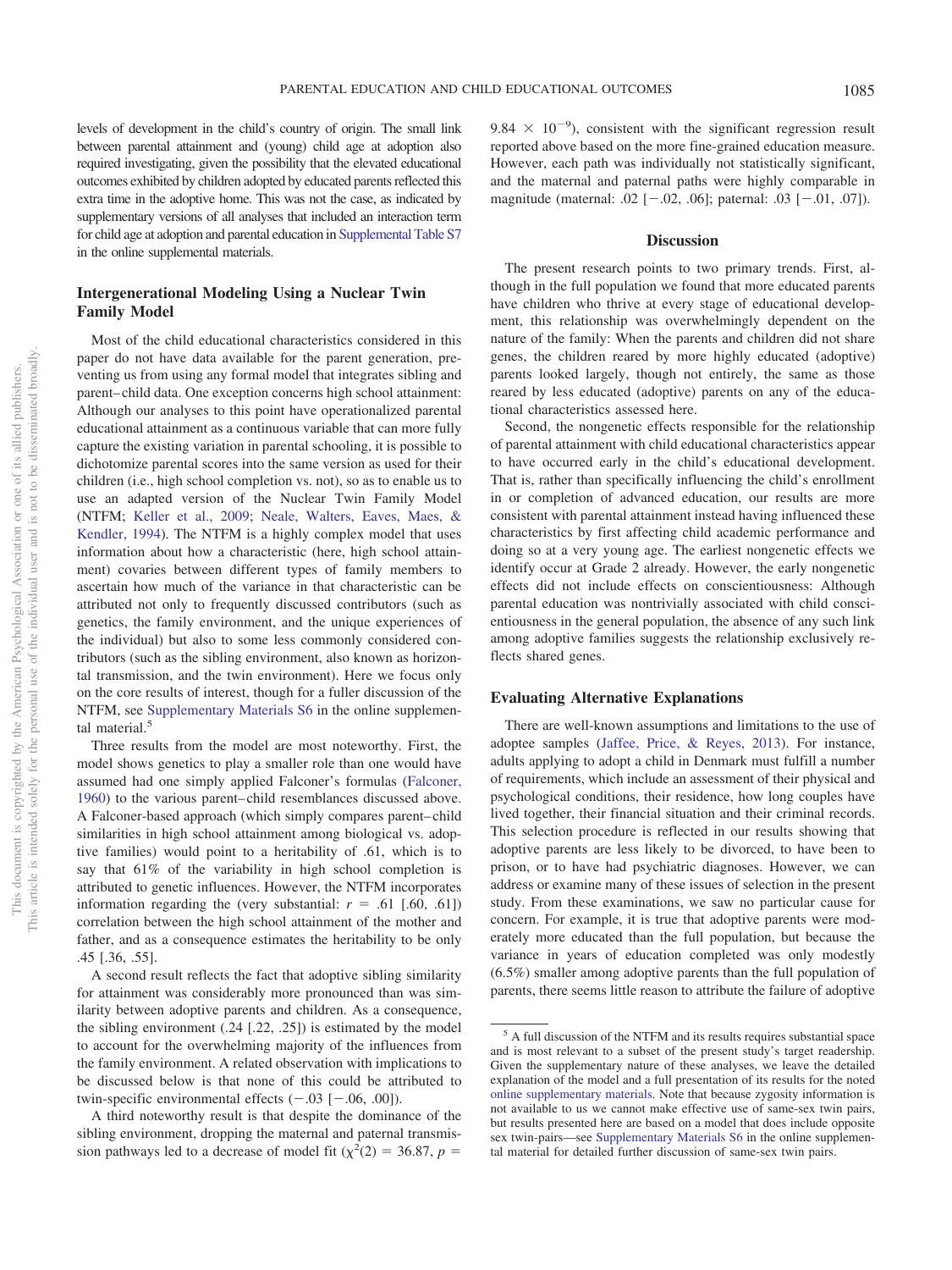| Table 4 |  |                                                        |
|---------|--|--------------------------------------------------------|
|         |  | Predicting Academic Performance Throughout Development |

| (a)                |                    |                    |                    |                      |                   |  |  |
|--------------------|--------------------|--------------------|--------------------|----------------------|-------------------|--|--|
|                    |                    | Grade 4 DNT        |                    |                      |                   |  |  |
| Unconditional      |                    |                    |                    | Cond. on Grade 2 DNT |                   |  |  |
| (a)                | (b)                | (c)                | (d)                | (e)                  | (f)               |  |  |
| Full               | Adoptees           | Full               | Adoptees           | Full                 | Adoptees          |  |  |
| 0.308              | 0.0543             | 0.331              | 0.0554             | 0.134                | 0.0183            |  |  |
| [0.303, 0.314]     | [0.005, 0.104]     | [0.326, 0.336]     | [0.005, 0.106]     | [0.130, 0.138]       | $[-0.017, 0.054]$ |  |  |
| $-0.238$           | $-0.287$           | $-0.193$           | $-0.326$           | $-0.0409$            | $-0.130$          |  |  |
| $[-0.245, -0.230]$ | $[-0.374, -0.200]$ | $[-0.200, -0.185]$ | $[-0.414, -0.238]$ | $[-0.046, -0.035]$   | $[-0.195, -0.06]$ |  |  |
|                    |                    |                    |                    | 0.639                | 0.684             |  |  |
|                    |                    |                    |                    | [0.634, 0.643]       | [0.641, 0.727]    |  |  |
|                    |                    |                    |                    |                      |                   |  |  |
|                    |                    |                    |                    |                      |                   |  |  |
| 300,298            | 2,049              | 300,298            | 2,049              | 300,298              | 2,049             |  |  |
|                    |                    |                    | Grade 2 DNT        | Unconditional        |                   |  |  |

*Note*. Results from an ordinary least squares regression in sample collection 3. "Unconditional" results do not condition on the prior educational stage. Danish national test (DNT) scores are composite scores from computerized adaptive tests in three areas of reading ability, taken in Grades 2, 4, 6, and 8. Parental education is measured in years and averaged between parents before it and all variables except gender are standardized  $(M = 0, SD = 1)$ . Boy is a binary indicator of the gender of the child. 95% confidence intervals are given in square brackets. Constant included in regression but omitted from  $table.$  Cond.  $=$  conditional.

parental attainment to predict educational characteristics of the child to insufficient variation in that education. Similarly, although adoptees generally fared somewhat less well than average, the variation among adoptees was generally highly comparable to the broader population, such that little of the difference in parent– child similarity between adoptees and the general population is likely to reflect restricted variance among adoptive families.

We also see no reason to attribute these results to the age at which the children were adopted. First, supplementary moderation

analyses did not suggest effects were stronger among those adopted earlier (see Supplemental Table S7 in the online supplemental materials). Second, if adoptive parental education failed to predict child characteristics simply because the adoptive children had been insufficiently exposed to the environment provided by their adoptive parents, then effects of adoptive parental education might be most expected at later ages, by which time the children have spent more time in their adoptive environment. That contrasts with our observation that the shared environmental effects of



*Figure 4.* Results from a path model between parental educational attainment and child's performance on the Danish national tests. Results before the slash are coefficients from the full population; those after are from adoptees. Solid lines represent paths that are retained in the best fitting models for both populations. Dotted lines represent paths for which model fit was improved when dropped among adoptees. No path could be dropped for the full sample without worsening model fit. Because the adoptee result for each dotted-line path in the best fitting model is always .00, for these paths we report in parentheses the adoptee result from the full model with no paths dropped.  $^{*}p < .05.^{*}p < .01.^{*}$   $p < .001.$  See the online article for the color version of this figure.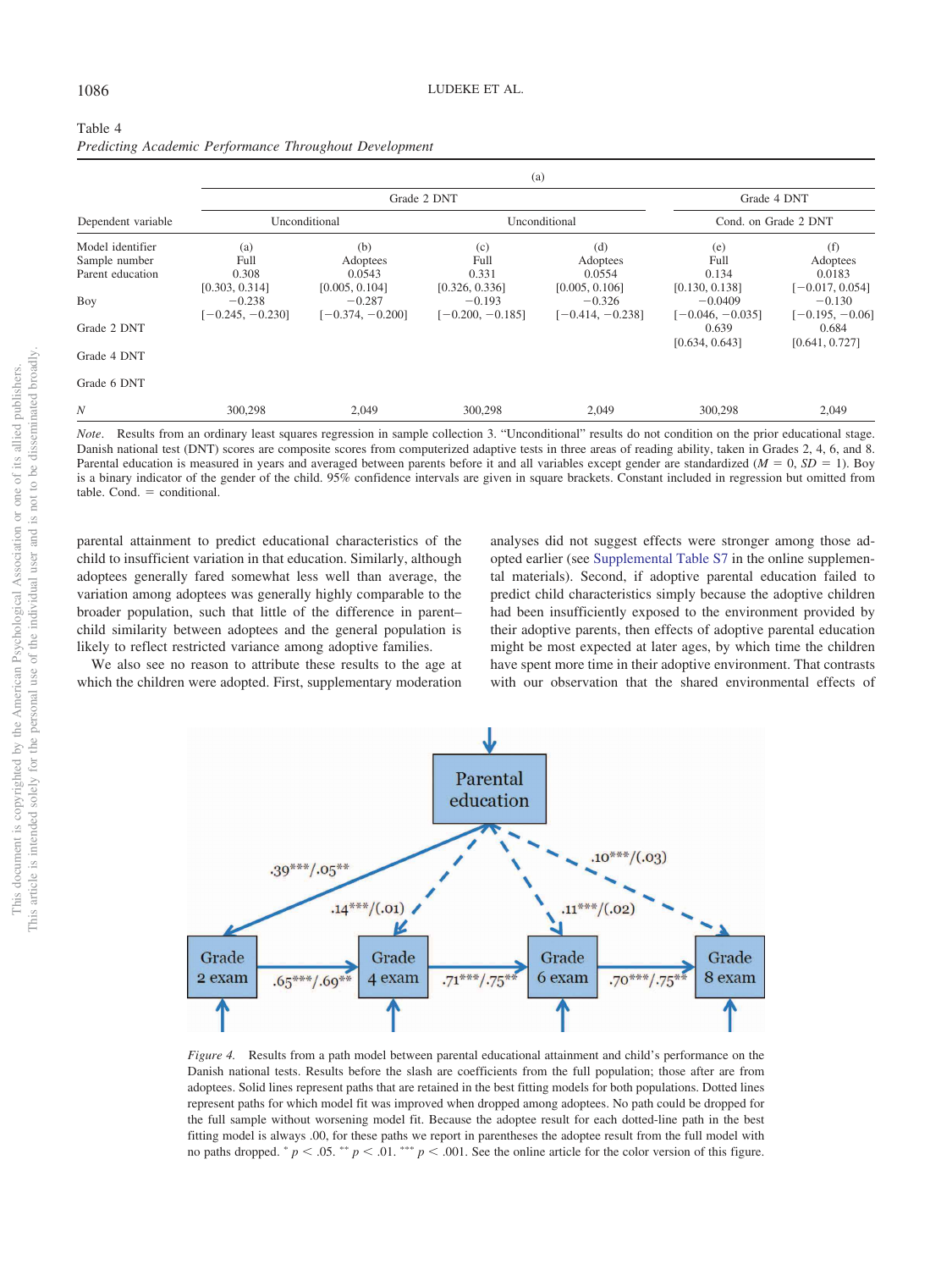Table 4 (*continued*)

|                                                                          |                                                                               |                                                     |                                                                                                      | (b)                                                                      |                                                                                  |                                                                            |                                                                                   |
|--------------------------------------------------------------------------|-------------------------------------------------------------------------------|-----------------------------------------------------|------------------------------------------------------------------------------------------------------|--------------------------------------------------------------------------|----------------------------------------------------------------------------------|----------------------------------------------------------------------------|-----------------------------------------------------------------------------------|
|                                                                          | Grade 6 DNT                                                                   |                                                     |                                                                                                      |                                                                          |                                                                                  | Grade 8 DNT                                                                |                                                                                   |
|                                                                          | Cond. on Grade 4 DNT<br>Unconditional<br>Unconditional                        |                                                     |                                                                                                      |                                                                          | Cond. on Grade 6 DNT                                                             |                                                                            |                                                                                   |
| (g)<br>Full<br>0.333<br>[0.327, 0.339]<br>$-0.197$<br>$[-0.205, -0.188]$ | (h)<br>Adoptees<br>0.0483<br>[0.003, 0.094]<br>$-0.276$<br>$[-0.356, -0.195]$ | (i)<br>Full<br>0.104<br>[0.101, 0.108]<br>$-0.0769$ | (i)<br>Adoptees<br>0.0232<br>$[-0.007, 0.053]$<br>$-0.0585$<br>$[-0.082, -0.072]$ $[-0.112, -0.005]$ | (k)<br>Full<br>0.315<br>[0.310, 0.320]<br>$-0.157$<br>$[-0.165, -0.149]$ | (1)<br>Adoptees<br>0.0329<br>$[-0.014, 0.080]$<br>$-0.188$<br>$[-0.272, -0.104]$ | (m)<br>Full<br>0.0893<br>[0.086, 0.093]<br>$-0.0438$<br>$[-0.049, -0.038]$ | (n)<br>Adoptees<br>0.0231<br>$[-0.008, 0.054]$<br>$-0.0581$<br>$[-0.114, -0.003]$ |
| 297,138                                                                  | 2,293                                                                         | 0.708<br>[0.703, 0.713]<br>297,138                  | 0.739<br>[0.703, 0.774]<br>2,293                                                                     | 274,098                                                                  | 2,170                                                                            | 0.704<br>[0.699, 0.709]<br>274,098                                         | 0.747<br>[0.705, 0.788]<br>2,170                                                  |

parental attainment were "baked in" to the earlier stages. However, our study can of course not rule out the possibility that parent– child similarity in educational characteristics among the full population partially represents the effects of behaviors of the parents very early in the child's life (such as in the first months or even in utero, before the time when meaningful numbers of our adoptee samples was living in their adoptive homes). This is important for recognizing that, to the extent that these very early environmental experiences are highly important, our study may underestimate the degree to which parental education can have nongenetic linkages with a child's educational development. Still, this limitation seems primarily relevant to the question of the magnitude of the nongenetic effect of parental education on child education, and not the distinct issue of the timing of those effects. It seems unlikely (though not impossible) that prenatal or peri-natal experiences have *specific* effects on later stages in educational development rather than having early and persisting effects throughout development. Given this, our conclusion that nongenetic transmission of education appears to occur via effects early in the child's development rather than via specific contributions to later educational stages does not appear to be meaningfully challenged by this limitation of the adoptee study design. Further, the absence of a twin-environment effect in the nuclear twin family model analyzing high school completion is inconsistent with a substantial role for in utero effects for that characteristic, given that, unlike ordinary siblings, twins share the uterine environment.

Another limitation to our study comes from the registry-based nature of the data, which does not contain information on whether adoptive children have postadoption contact with their birth parents. However, the vast majority of nonfamily adoptions were international adoptions, among whom persistent and meaningful postadoption contact is unlikely. Importantly, there were no substantive differences in our results when we limited our analyses to these international adoptees (see results in Supplemental Table S5 in the online supplemental material).<sup>6</sup> We thus see no reason to attribute our results to potential postadoption contact.

Although the registry-based nature of the study provides us with uncommonly complete data, missing data still might have attenuated some parent–child relationships. For example, students do not appear to be missing exit exam data randomly: Supplemental Table S8 in the online supplemental material shows that the parents of children who missed none of the eight exit exams were almost twice as likely to have completed high school as were those who missed any or all exit exams. In addition, students who missed an exit exam performed dramatically worse on any exams they did complete. Thus, students who were not included in exit exam analyses due to missing data appear likely to have represented the lower tail of student academic performance, while their parents represented the lower tail of the parental education distribution. Observed relationships between parental education and child academic performance thus may have been somewhat attenuated.

Missingness also somewhat limits the generalizability of our findings. For example, whereas younger students have parental education data recorded at high rates, 14% of children in the oldest full population sample (1a) were missing parental education data. This missingness was far from random: 94% of these children were classified as immigrants or the descendants of immigrants, such that 59% of all immigrant/descendant children in Sample 1a lacked parental education data. The generalizability of our full sample results to immigrant families thus remains open to further study. Importantly, though, this issue does not appear to affect our core results concerning adoptees: The above-noted infrequency of adoption of immigrant families helps understand why adoptive parents rarely (1.6%) had missing education data.

<sup>6</sup> An additional set of analyses using geographic restrictions—eliminating adoptees from both European countries and former Soviet Republics are discussed in greater detail in Supplementary Materials S5 in the online supplemental material. Results are not appreciably different from the full sample, but these results are perhaps not readily interpretable, as there are different grounds for expecting both higher and lower adoptive parent– child similarity among the excluded subset.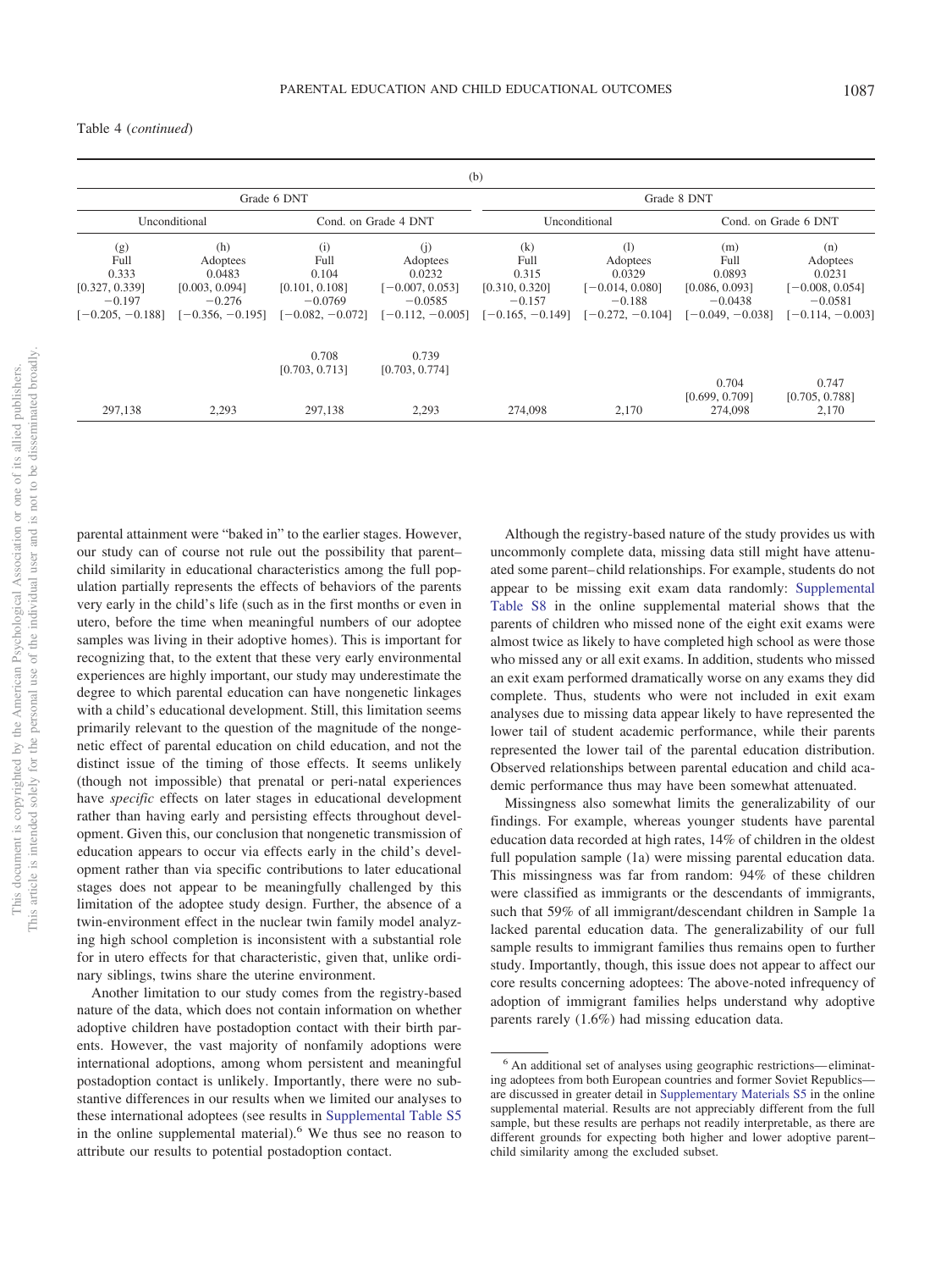Power limitations must also be considered for our adoptee findings. Although the contribution of adoptive parents' attainment to child enrollment in advanced education was rendered nonsignificant after conditioning on prior exit exam performance, this result could reflect low power: One fit index (but not another) suggested the best model was one in which adoptive parental education retained a nongenetic effect on enrollment even after considering effects on exit exams. A sample larger than that analysis' 3,505 adoptees may have been able to show less equivocal evidence of time-specific effects.

# **Generalizability of Adoptee Results**

To evaluate the generalizability of our adoptee findings, it is instructive to compare them to those from other cultural contexts as well as those derived from other approaches (e.g., twin studies). Previous research has found that genetic influences on educationally relevant features such as intelligence are suppressed (and shared environmental features enhanced) under deprived socioeconomic conditions (Tucker-Drob & Bates, 2016; Turkheimer, Haley, Waldron, D'Onofrio, & Gottesman, 2003). In northern Europe, comparatively fewer families will find themselves in such deprivation, thanks to the wealth and redistributive policies that are in place. Therefore, in societies such as Denmark's, a comparatively larger role should be observed for genetics and a smaller role by the shared environment. A comparison of twin studies from different contexts supports this expectation (Branigan, McCallum, & Freese, 2013): When compared to results from other countries, there is substantially higher heritability and (with the exception of Norway) lower shared environmentality for educational attainment in Denmark (Rodgers et al., 2008), Finland, Sweden, and Germany.<sup>7</sup>

This context helps to show that the estimated role for the shared environment in the present study (.25 for educational attainment, as indicated by the adoptive sibling correlation) is a plausible result for a Danish study, even if it is smaller than the result derived by averaging all twin studies from around the world (.36; see Branigan et al., 2013). In fact, .25 is precisely the shared environmental estimate also observed by the most relevant Danish twin study (Rodgers et al., 2008). By contrast, the shared environmental estimate of .37 derived from McGue's American adoptive sample (McGue et al., 2017) is a reasonable match to the estimate expected from American twin samples (Branigan et al., 2013). We thus have no clear indication that adoptee samples, especially of the size and completeness of that used here, are particularly prone to understate the importance of the shared environment for these features.

At the same time, the considerations just discussed point to a clear reason to expect that studies from other nations may point to a greater role for the shared environment in educational development. This would be particularly noteworthy if, as a consequence, nongenetic effects of parental education on various child educational characteristics would also be greater than observed here. However, comparing our results to McGue et al. (2017) provides no support for this concern: They found that parental educational attainment predicted adoptive child college completion with an odds ratio of 1.3, whereas in our data the odds ratio of parental educational attainment on high school completion was 1.13. The *z*-value for a test of these odds ratios being equivalent was 1.3,

meaning we cannot reject the null hypothesis that they are equal. Nevertheless, further research in contexts where a greater share of the population faces economic deprivation is clearly merited before the present results are unquestioningly extrapolated to such contexts.

There are other noteworthy parallels between the present results and those obtained from twin studies. Of the educational characteristics we explored, enrollment in advanced education exhibited a comparatively large role for the shared environment, as did a recent U.K. study using the Twins Early Development Study (TEDS) sample to evaluate multiple educational characteristics (Smith-Woolley, Ayorech, Dale, von Stumm, & Plomin, 2018). A previous study on TEDS participants (Shakeshaft et al., 2013) analyzed performance on a set of exams comparable to the Danish exit exams analyzed here, finding a level of similarity among dizygotic twins that was similar to though slightly larger than the sibling similarity coefficients reported here. Conceivably, those slightly larger correlations might simply reflect that the present study's siblings typically took the exams several years apart, unlike the twins studied by Shakeshaft et al. (2013).

Beyond considering how our adoptee results compare to other quantitative genetic studies (whether on twins or other adoptees), we can also evaluate how they compare with molecular genetic work. Just as molecular genetic studies tend to produce lower heritability estimates than do quantitative genetic studies of twins (Rimfeld et al., 2018), studies looking at intergenerational transmission from a molecular perspective suggest that far less of that transmission is genetic than is implied by studies using an adoptee design (e.g., Conley et al., 2015; McGue et al., 2017; and the present work). Unfortunately, the present data does not provide us with the ability to differentiate whether molecular studies are simply underestimating genetic effects (as those favorably inclined to genetic explanations might argue), or whether flaws in the adoptee model (such as omission of prenatal environmental effects) have led to an underestimate of the role of environment and an accompanying inflation in the estimate role of genetics. At the same time, there are important commonalities between some results from molecular studies and those based on the adoption design: Just as our work provides evidence for some degree of educational similarity across generations even in the absence of shared genetics, recent studies of "genetic nurture" show that parental genes related to education can predict child education even when those genes are not transmitted to the child (Kong et al., 2018; Willoughby, McGue, Iacono, Rustichini, & Lee, 2019).

# **Measuring Attainment With Completion of Academic High School**

Our use of the completion of academic high school to represent educational attainment requires discussion of two distinct sets of

<sup>7</sup> This trend was not identified in the meta-analysis (Branigan et al., 2013), reflecting that study's inclusion of a working paper on a segment of the Danish Twin Registry with many young participants. As can be expected, the young age of the participants appears to have markedly suppressed the degree to which educational attainment correlated among family members. A published study on an appropriately-aged segment of the same twin registry (Rodgers et al., 2008) that was not included in the meta-analysis instead shows results that are very much in line with those of other northern European nations.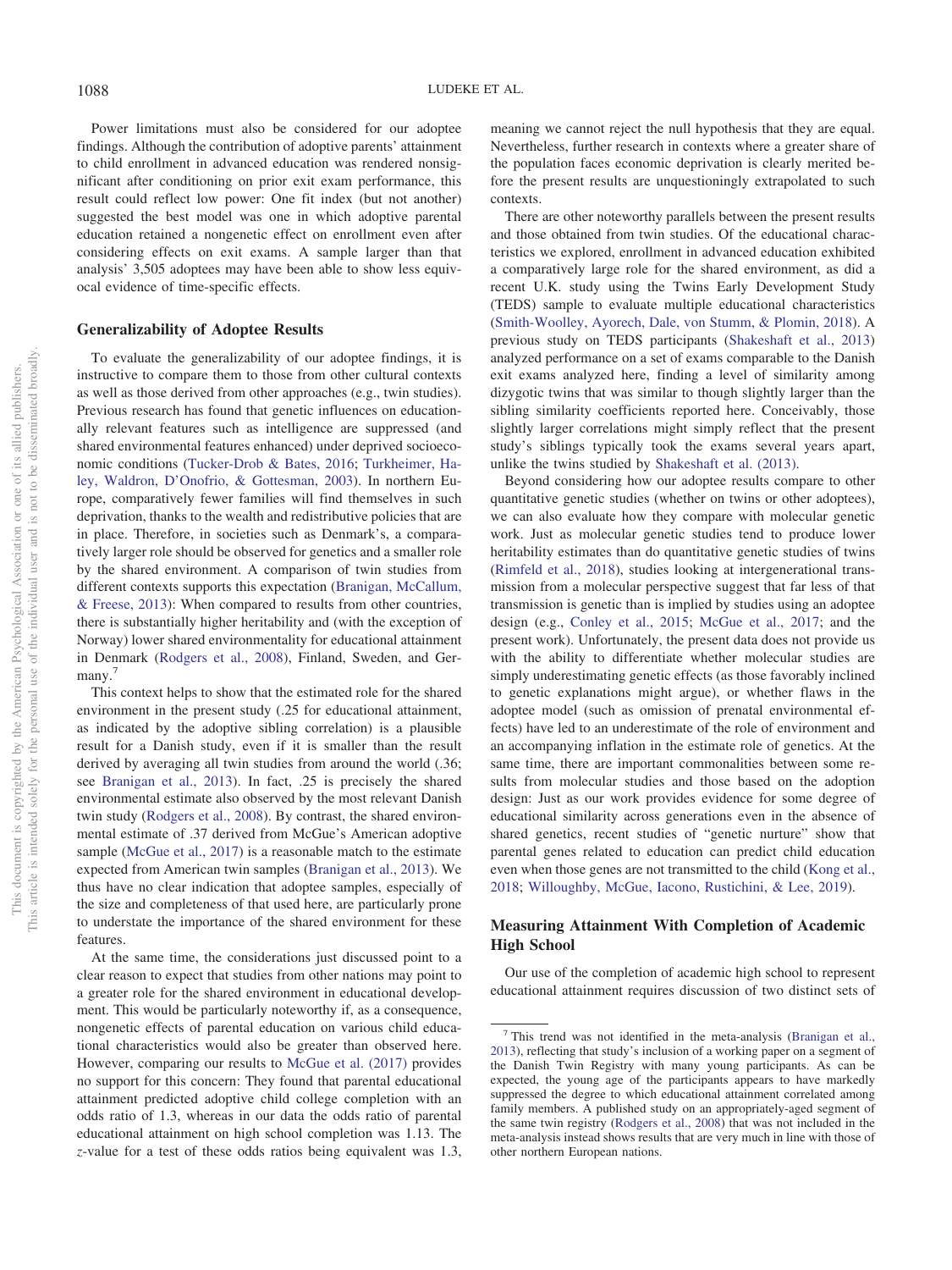considerations. The first is the issue of which educational characteristics are most important. The second concerns when parents matter most.

Most literature on educational attainment focuses on completion of college degrees, whereas the present study uses completion of academic high school. As discussed in Supplementary Materials S1 in the online supplemental material, this was necessitated by the young age of those whose adoptee status is recorded in public Danish registries. We argue, however, that while this measure of attainment occurs prior to completion of college, it represents a meaningful and relevant measure of attainment nevertheless. Importantly, in the Danish context academic high school ("gymnasium") plays a very different role than in educational systems such as the United States. Enrolling in high school is not open to all students, instead requiring students to demonstrate significant academic competence. Students with a less academic orientation pursue one of many alternatives with a more vocational angle. The significance of attaining a high school degree is perhaps best indicated by considering its associations with life outcomes. In terms of further education, although only 31% of the Danish population obtains a college degree, fully 62% of those who completed high school will complete college. (Details about this result are provided in Supplementary Materials S2 in the online supplemental material). Economically, completion of both high school and subsequently college seem to be associated with meaningful rewards: A comparison of earnings published by Statistics Denmark (Danmarks Statistik, 2013) notes that men and women with a high school degree earn 21% and 7% more on average than those with compulsory schooling only. Those with a bachelor earn another 18% or 19% more (men/women), and those with a master's/long university degree 48% or 55% more. Accordingly, many of the dynamics that influence college enrollment and completion—whether they be considerations of future earning potential, academic interests, or academic competencies—are highly relevant for high school enrollment and completion in Denmark.

At least one major difference requires further attention, however, and that is the age typical for enrollment and completion for high school versus for college. Previous research has found that the influence of parents and the shared environment changes substantially over the life course, diminishing as the child ages (Bergen et al., 2007). Accordingly, our estimates for the importance of the shared environment and the correlation in educational characteristics between adoptive parents and children might be expected to be overestimated in the present work, relative to analyses of college enrollment and completion. However, the identical estimates for the role of the shared environment in our adoptee study of high school completion and the previously noted Danish twin study of college completion does speak against this possibility.

## **Conclusion**

Using a national, genetically informative sample, our study provides the most thorough exploration ever performed of how parental educational attainment associates with their children's educational development. Both genes and the shared environment influenced each component of the child's educational development, beginning with the child's personality, through the child's academic performance, and into their advanced educational enrollment and attainment. However, our findings were not consistent

with parental educational attainment having pronounced nongenetic links with these educational outcomes. Instead, nongenetic effects of parental educational attainment appeared best interpreted as small effects on early academic performance that proceeded to impact later educational outcomes.

#### **References**

- Andersen, S. C., Gensowski, M., Ludeke, S. G., & John, O. P. (2020). A stable relationship between personality and academic performance from childhood through adolescence. An original study and replication in hundred-thousand-person samples. *Journal of Personality*. Advance online publication. http://dx.doi.org/10.1111/jopy.12538
- Andrade, S. B., & Thomsen, J. P. (2018). Intergenerational educational mobility in Denmark and the United States. *Sociological Science, 5,* 93–113. http://dx.doi.org/10.15195/v5.a5
- Ayorech, Z., Krapohl, E., Plomin, R., & von Stumm, S. (2017). Genetic influence on intergenerational educational attainment. *Psychological Science, 28,* 1302–1310. http://dx.doi.org/10.1177/0956797617707270
- Bergen, S. E., Gardner, C. O., & Kendler, K. S. (2007). Age-related changes in heritability of behavioral phenotypes over adolescence and young adulthood: A meta-analysis. *Twin Research and Human Genetics, 10,* 423–433. http://dx.doi.org/10.1375/twin.10.3.423
- Bjorklund, A., Lindahl, M., & Plug, E. (2006). The origins of intergenerational associations: Lessons from Swedish adoption data. *The Quarterly Journal of Economics, 121,* 999–1028. http://dx.doi.org/10.1162/qjec .121.3.999
- Branigan, A. R., Mccallum, K. J., & Freese, J. (2013). Variation in the heritability of educational attainment: An international meta-analysis. *Social Forces, 92,* 109–140. http://dx.doi.org/10.1093/sf/sot076
- Chamorro-Premuzic, T., & Furnham, A. (2004). A possible model for understanding the personality—intelligence interface. *British Journal of Psychology, 95,* 249–264. http://dx.doi.org/10.1348/00071260 4773952458
- Conley, D., Domingue, B. W., Cesarini, D., Dawes, C., Rietveld, C. A., & Boardman, J. D. (2015). Is the effect of parental education on offspring biased or moderated by genotype? *Sociological Science, 2,* 82–105. http://dx.doi.org/10.15195/v2.a6
- Danmarks Statistik. (2013). *Befolkningens Løn*. Copenhagen, Denmark: Author.
- Davies, S. (2004). School choice by default? Understanding the demand for private tutoring in Canada. *American Journal of Education, 110,* 233– 255. http://dx.doi.org/10.1086/383073
- Falconer, D. S. (1960). *Introduction to quantitative genetics*. London, U.K.: Oliver & Boyd.
- Goldberg, L. R., Johnson, J. A., Eber, H. W., Hogan, R., Ashton, M. C., Cloninger, C. R., & Gough, H. G. (2006). The International Personality Item Pool and the future of public-domain personality measures. *Journal of Research in Personality, 40,* 84–96. http://dx.doi.org/10.1016/j.jrp .2005.08.007
- Haugaard, J. J., & Hazan, C. (2003). Adoption as a natural experiment. *Development and Psychopathology, 15,* 909–926. http://dx.doi.org/10 .1017/S0954579403000427
- Jaffee, S. R., Price, T. S., & Reyes, T. M. (2013). Behavior genetics: Past, present, future. *Development and Psychopathology, 25,* 1225–1242. http://dx.doi.org/10.1017/S0954579413000588
- John, O. P., Naumann, L. P., & Soto, C. J. (2008). Paradigm shift to the integrative Big Five trait taxonomy: History, measurement, and conceptual issues. In O. P. John, R. W. Robins, & L. A. Pervin (Eds.), *Handbook of personality: Theory and research* (3rd ed., pp. 114–158). http://dx.doi.org/10.1016/S0191-8869(97)81000-8
- John, O. P., & Srivastava, S. (1999). The Big Five trait taxonomy: History, measurement, and theoretical perspectives. In O. P. John & L. A. Pervin (Eds.), *Handbook of personality: Theory and research* (2nd ed., Vol. 2,